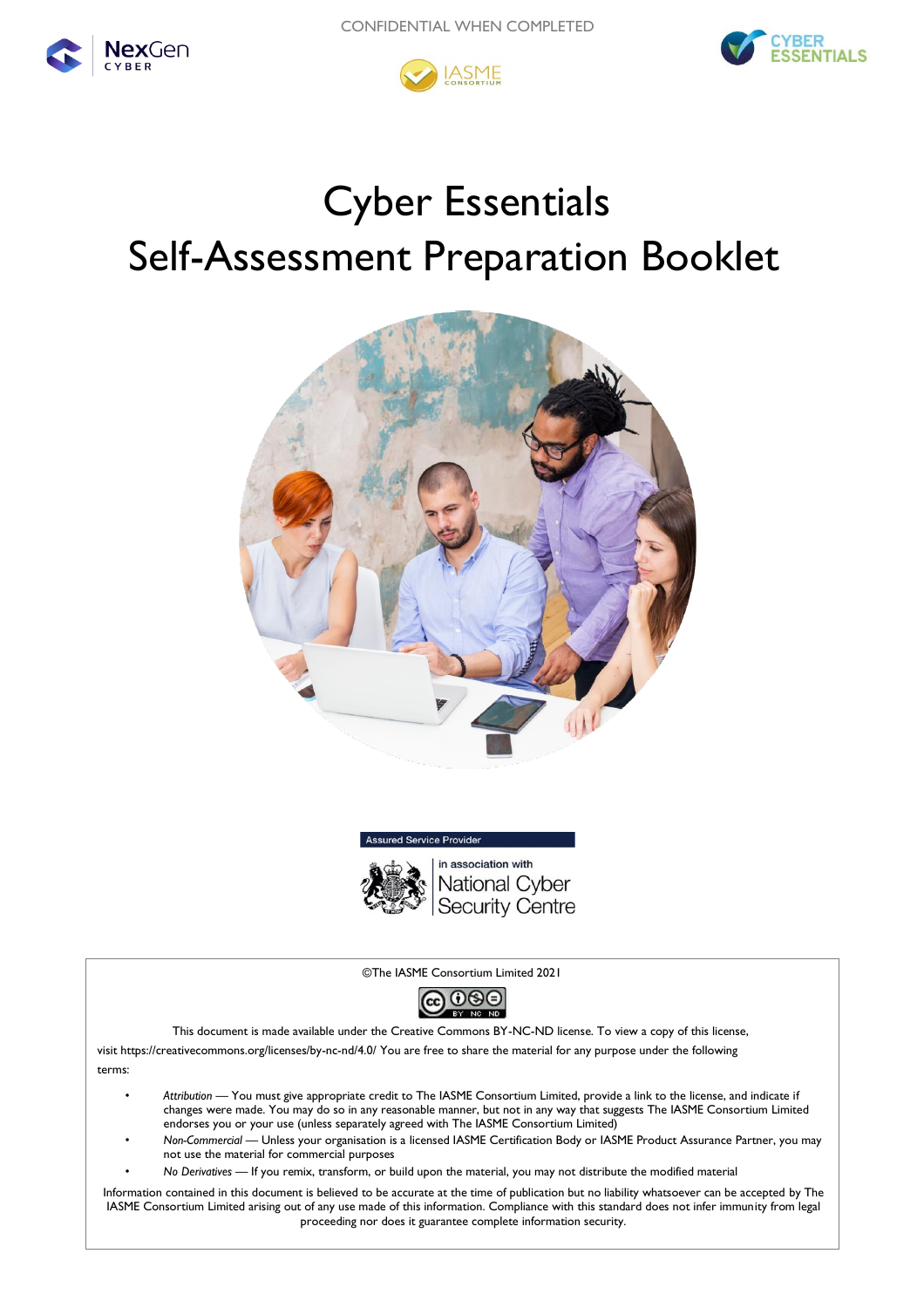





Version 13 November 2021 Evendine

### Introduction

This booklet contains the question set for the Cyber Essentials information assurance standard:

### **Cyber Essentials**

Cyber Essentials is a government-backed scheme focussing on five important technical security controls. Further guidance on the Cyber Essentials scheme can be found at https://www.cyberessentials.ncsc.gov.uk



### Answering the questions

The booklet is intended to help you to understand the questions and take notes on the current setup in your organisation. In order to complete assessment, you must enter your answers via IASME's online assessment platform.

You must answer all questions in order to achieve certification.

Your answers must be approved by a Board level representative, business owner or the equivalent, otherwise certification cannot be awarded.

### Need help?

If you need help with understanding the questions, get in contact with IASME on +44 (0)3300 882752 or email info@iasme.co.uk

Alternatively, IASME has a network of Certification Bodies who are skilled information assurance companies who can provide advice on the standards and who can help you make changes to your setup in order to achieve compliance. Visit the IASME website at www.iasme.co.uk to find you nearest Certification Body.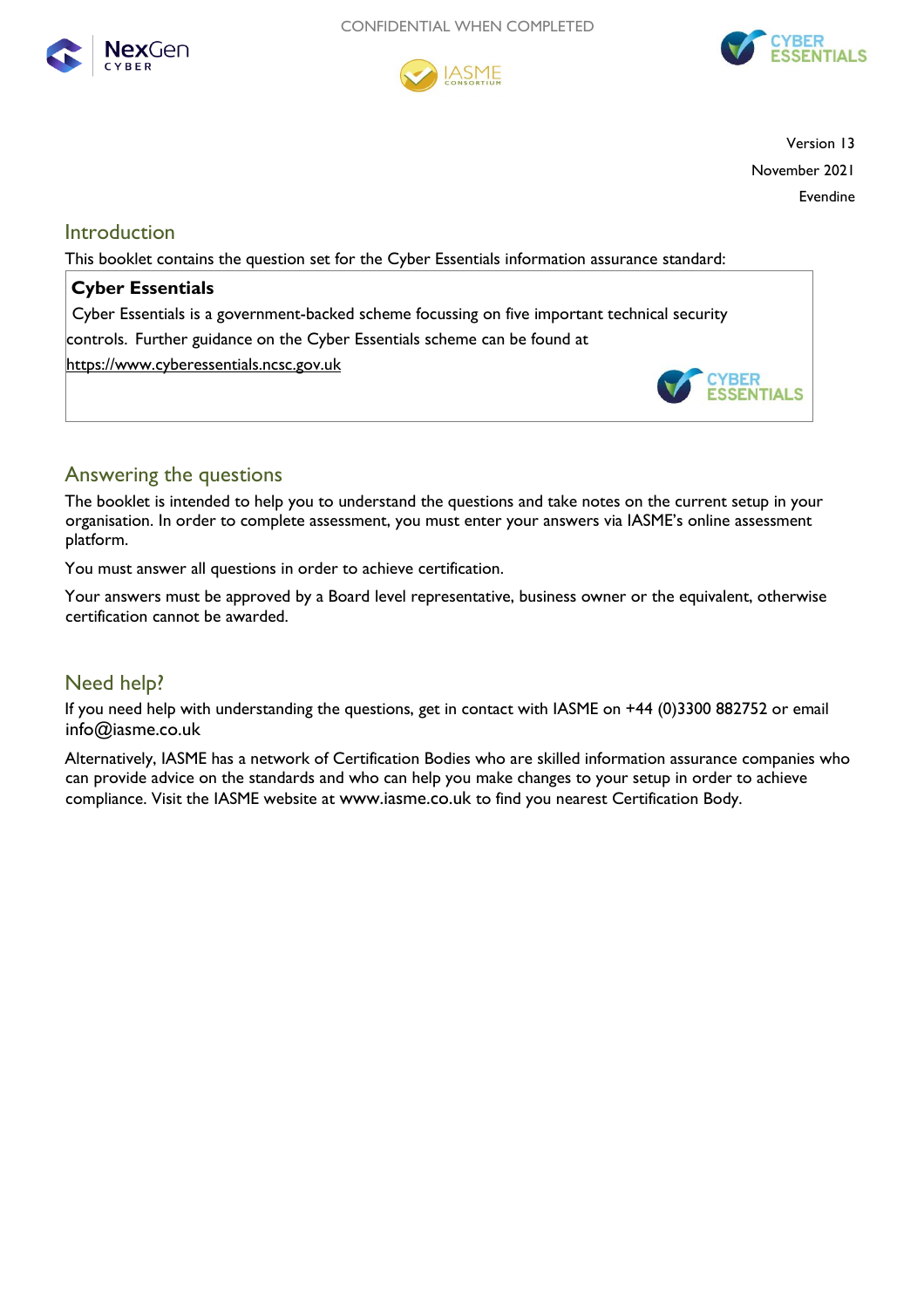

**IASME** 



# Your Company

In this section we need to know a little about how your organisation is set up so we can ask you the most appropriate questions.

A1.1. What is your organisation's name (for companies: as registered with Companies House)? *Please provide the full registered name for the company being certified. If you are certifying the local entity of a multinational company, provide the name of the local entity as per Companies House registration. Certification should cover one organisation; there are occasions when a certificate can be issued to more than one company. This will be determined by the IT infrastructure. An example would be where all the companies within a company group share the same IT infrastructure.* 

*If a client requires certification for a company that has more than one subsidiary registered with Companies House under different names and registration numbers, as long as they share the same network boundary, they can all be entered within one certificate.* 

*For example: The Stationery Group, incorporating subsidiaries, The Paper Mill and The Pen House. Adding a trading name to the certification: If an organisation operates under a different trading name to the registered company name, this may also be entered. For example: registered company trading as Company Y. The answer provided to A1.1 will be used to generate the CE certificate.* 

[Notes]

#### A1.2. What type of organisation are you?

*"LTD" – Limited Company (Ltd or PLC) "LLP" – Limited Liability Partnership (LLP) "CIC" – Community Interest Company (CIC) "COP" – Cooperative "MTL" – Other Registered Mutual (Community Benefit Society, Credit Union, Building Society, Friendly Society) "CHA" – Registered Charity "GOV" – Government Agency or Public Body "SOL" – Sole Trader "PRT" – Other Partnership "SOC" – Other Club/ Society "OTH" – Other Organisation* 

[Notes]

### A1.3. What is your organisation's registration number (if you have one)?

*If you are a UK limited company, your registration number will be provided by Companies House, in the Republic of Ireland, this will be provided by Companies Registration Office. Charities, partnerships, and other organisations should provide their registration number if applicable.* 

*If a client is applying for certification for more than one registered company, just one registration number can be entered to represent the entire group.*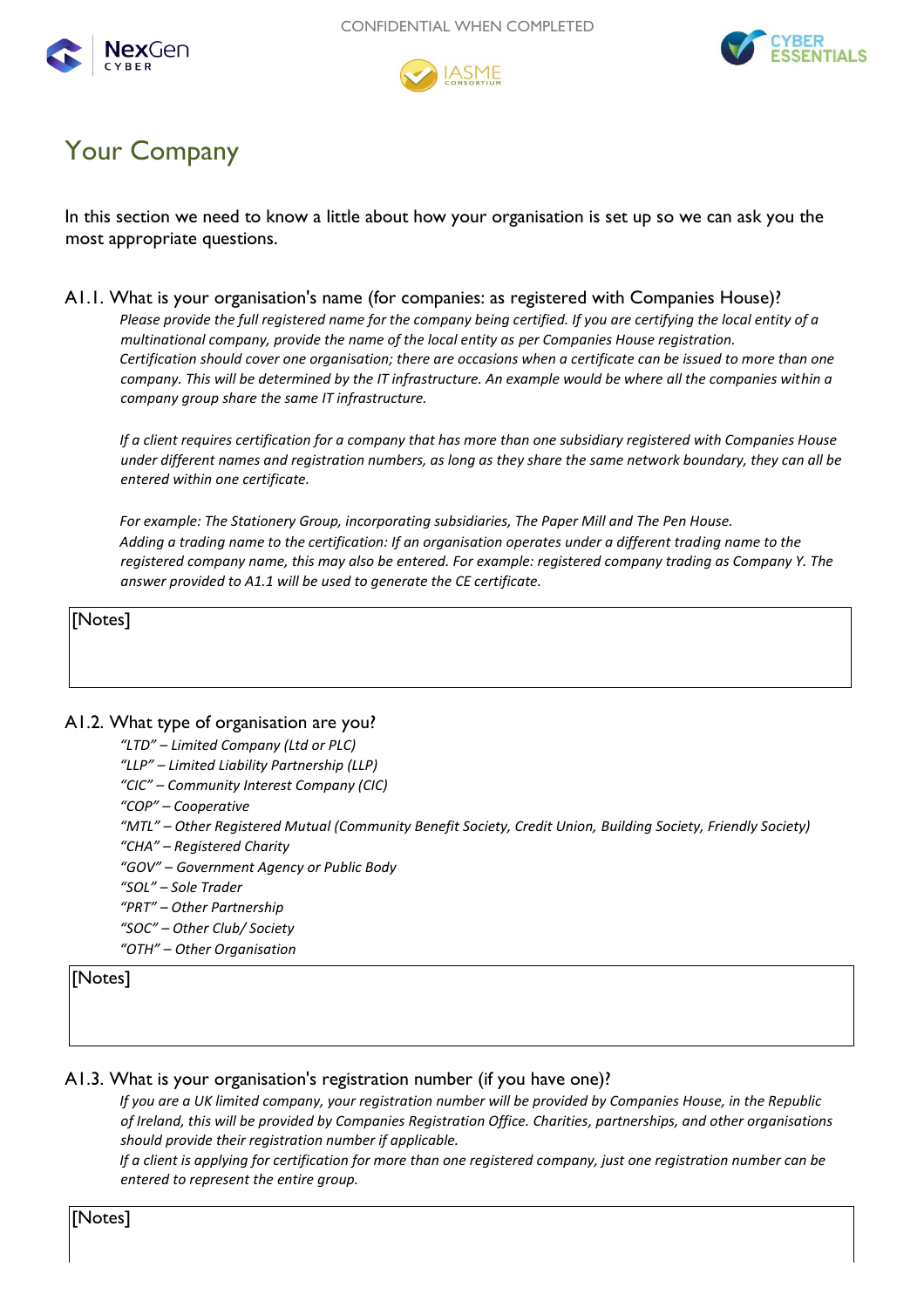





2

#### A1.4. What is your organisation's address (for companies: as registered with Companies House)? *Please provide the legal registered address for your organisation, if different from the main operating location.*

| [Notes]                                                                                                           | Real estate                                                                                                              |
|-------------------------------------------------------------------------------------------------------------------|--------------------------------------------------------------------------------------------------------------------------|
|                                                                                                                   | Professional, scientific, and technical                                                                                  |
|                                                                                                                   | Administration and support services                                                                                      |
| A1.5. What is your main business?<br>Please summarise the main occupation of your organisation.                   | Public administration and defence                                                                                        |
|                                                                                                                   | Compulsory social security                                                                                               |
| Agriculture, Forestry and Fishing<br>Mining and Quarrying<br>Manufacturing                                        | Education                                                                                                                |
| Electricity, Gas, Steam and Air-conditioning                                                                      | Human Health and Social Work                                                                                             |
| Supply                                                                                                            | Arts Entertainment and Recreation                                                                                        |
| Water supply, Sewerage, Waste<br>management and Remediation                                                       | Other service activities                                                                                                 |
| Construction<br><b>Wholesale and Retail trade</b><br>Repair of motorcars and motorcycles<br>Transport and storage | Activities of households as<br>employers; undifferentiated goods<br>and services producing for<br>households for own use |
| Accommodation and food services<br>Information and communication                                                  | Activities of extraterritorial<br>organisations and bodies                                                               |
| Financial and insurance                                                                                           |                                                                                                                          |
|                                                                                                                   |                                                                                                                          |

[Notes]

3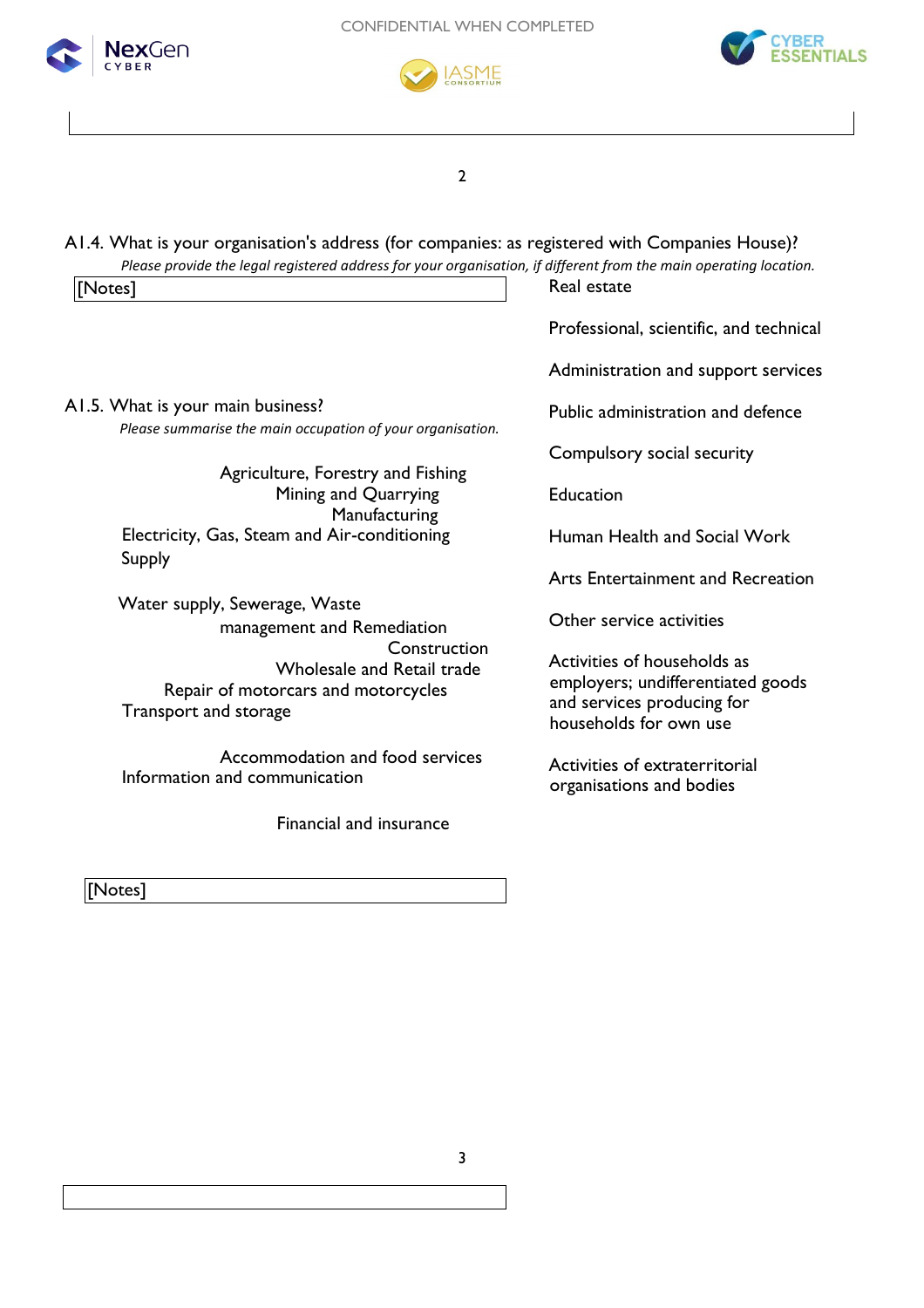



### A1.6. What is your website address?

*Please provide your website address (if you have one). This can be a Facebook/LinkedIn page if you prefer.* 

| Note |
|------|
|      |

### A1.7. How many staff are home workers?

*Any employee contracted or legally required to work at home for any period of time at the time of the assessment, needs to be classed as working from home for Cyber Essentials.* 

[Notes]

A1.8. Is this application a renewal of an existing certification or is it the first time you have applied for certification?

*The Cyber Essentials certification requires annual renewal. If you have previously achieved Cyber Essentials, please select "Renewal". If you have not previously achieved Cyber Essentials, please select "First Time Application".* 

[Notes]

### A1.9. What is your main reason for applying for certification?

*Please let us know the main reason why you are applying for certification. If there are multiple reasons, please select the one that is most important to you. This helps us to understand how people are using our certifications. (If your reason for certifying is for a government contract, please provide the contract or framework name. This information is helpful to us, but you are not required to provide it).* 

[Notes]

A1.10. Have you read the 'Cyber Essentials Requirements for IT Infrastructure' document?

*Document is available on the NCSC Cyber Essentials website and should be read before completing this question set. https://www.ncsc.gov.uk/files/Cyber-Essentials-Requirements-for-IT-infrastructure-3-0.pdf*

[Notes]

# Scope of Assessment

In this section, we need you to describe the elements of your organisation which you want to certify to this accreditation. The scope should be either the whole organisation or an organisational subunit (for example, the UK operation of a multinational company). All computers, laptops, servers, mobile phones, tablets, and firewalls/routers that can access the internet and are used by this organisation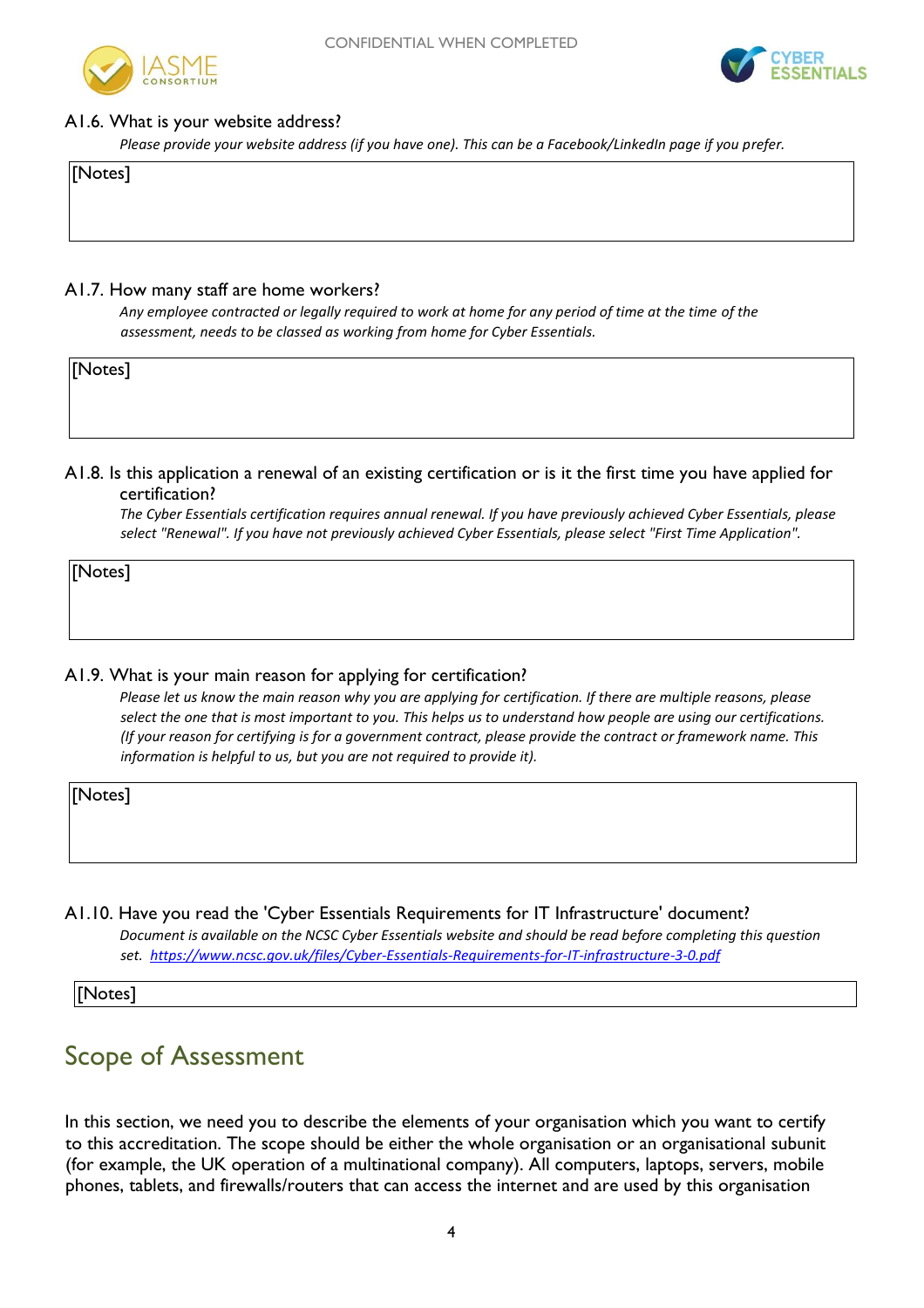



or sub-unit to access organisational data or services should be considered "in-scope". All locations that are owned or operated by this organisation or sub-unit, whether in the UK or internationally should be considered "in-scope". A scope that does not include user devices is not acceptable.

The scoping requirements have been updated to include cloud services. More information can be found in the 'Cyber Essentials requirement for Infrastructure v3.0' document. Link is referenced in question A1.11.

*A2.1.* Does the scope of this assessment cover your whole organisation? *Please note: Your organisation is only eligible for free cyber insurance if your assessment covers your whole company. If you answer "No" to this question you will not be invited to apply for insurance.* 

*Your whole organisation would include all divisions and all people and devices that use business data.* 

[Notes]

A2.2. If it is not the whole organisation, then what scope description would you like to appear on your certificate and website?

*Your scope description should provide details of any areas of your business that have internet access and have been excluded from the assessment (for example, "whole organisation excluding development network").* 

[Notes]

A2.3. Please describe the geographical locations of your business which are in the scope of this assessment.

*You should provide either a broad description (i.e., All UK offices) or simply list the locations in scope (i.e., Manchester and Glasgow retail stores).*

[Notes]

A2.4. Please list the quantities of laptops, desktops and virtual desktops within the scope of this assessment. You must include model and operating system version for all devices. For Windows devices the Edition and Feature version are also required. All devices that are connecting to cloud services must be included.

*Please provide a summary of all laptops, computers and virtual desktops that are used for accessing organisational data or services and have access to the internet (for example, "We have 25 DELL Vostro 5510 laptops running Windows 10 Professional version 20H2 and 10 MacBook Air laptops running MacOS Big Sur"). This applies to both corporate and personal devices (BYOD). You do not need to provide serial numbers, mac addresses, or further technical information.* 

#### *A scope that does not include end user devices is not acceptable.*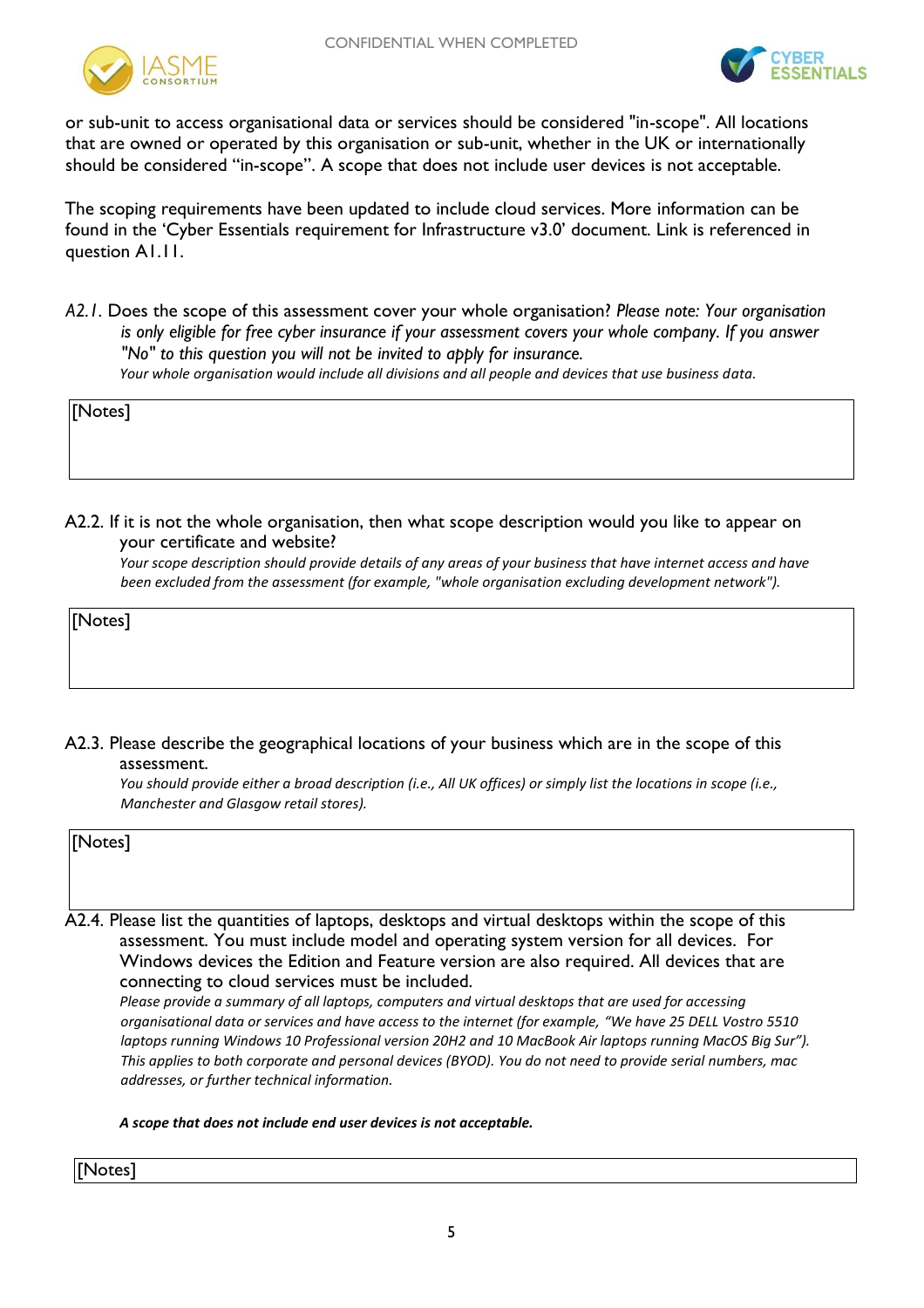



### A2.4.1 Please list the quantities of thin clients within scope of this assessment. Please include make, model and operating systems

This question is currently for Information only. From January 2023 this question will require that your thin clients are supported and receiving security updates and will be marked for compliance. thin clients are currently in scope for all other controls.

*Please provide a summary of all the thin clients in scope that are connecting to the organisational data for services. (Definitions of which are in the 'CE Requirements for Infrastructure document' located here https://www.ncsc.gov.uk/files/Cyber-Essentials-Requirements-for-IT-infrastructure-3-0.pdf*

[Notes]

A2.5. Please list the quantities of servers, virtual servers, and virtual server hosts (hypervisor). You must include the operating system.

*Please list the quantity of all servers within scope of this assessment. For example: 2 x VMware ESXI 6.7 hosting 8 virtual windows 2016 servers; 1 x MS Server 2019; 1 x Redhat Enterprise Linux 8.3.* 

[Notes]

A2.6. Please list the quantities of tablets and mobile devices within the scope of this assessment. You must include model and operating system versions for all devices. All devices that are connecting to cloud services must be included.

*All tablets and mobile devices that are used for accessing business data and have access to the internet must be included in the scope of the assessment. This applies to both corporate and personal owned devices (BYOD). You do not need to provide serial numbers, mac addresses, or other technical information. All tablets and mobile devices connecting to cloud services cannot be excluded from the scope of certification.* 

*A scope that does not include end user devices is not acceptable.* 

#### [Notes]

A2.7. Please provide a list of the networks that will be in the scope for this assessment.

*You should include details of each network used in your organisation including its name, location, and its purpose (i.e., Main Network at Head Office for administrative use, Development Network at Malvern Office for testing software, (home workers network - based in UK). You do not need to provide IP addresses or other technical information.* 

*You should also summarise any home-workers and include their internet boundary that will be taken into consideration for the assessment.* 

*For further guidance see the Home Working section in the 'CE Requirements for Infrastructure Document'. https://www.ncsc.gov.uk/files/Cyber-Essentials-Requirements-for-IT-infrastructure-3-0.pdf*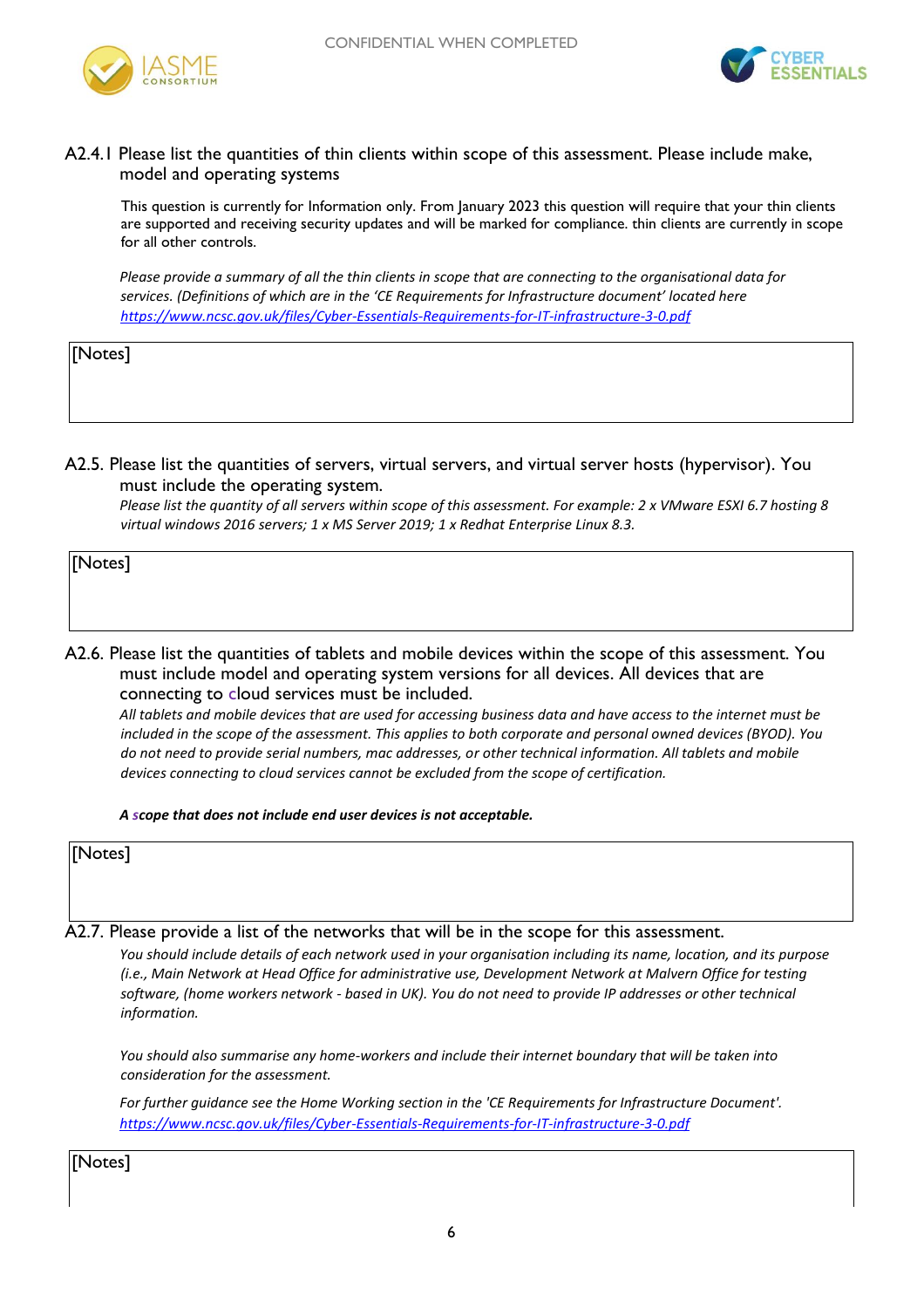

A2.8. Please provide a list of network equipment that will be in scope for this assessment (including firewalls and routers). You must include make and model of each device listed. *You should include all equipment that controls the flow of data such as routers and firewalls. You do not need to include switches or wireless access points that do not contain a firewall or do not route internet traffic. You do not need to provide IP addresses, MAC addresses or serial numbers.* 

[Notes]

A2.9. Please list all cloud services that are provided by a third party and used by your organisation. *You need to include details of all your cloud services. This includes all types of services - IaaS, PaaS, and SaaS. Definitions of the different types of cloud services are provided in the 'CE Requirements for Infrastructure Document'.* 

*Please note cloud services cannot be excluded from the scope of CE.* 

[Notes]

A2.10. Please provide the name and role of the person who is responsible for managing the information systems in the scope of this assessment? *This should be the person who influences and makes decisions about the computers, laptops, servers, tablets, mobile phones, and network equipment within your organisation. This person must be a member of your organisation and cannot be a person employed by your outsourced IT provider.* 

[Notes]

### **Insurance**

All organisations with a head office domiciled in the UK and a turnover of less than £20 million get automatic cyber insurance if they achieve Cyber Essentials certification. The insurance is free of charge, but you can opt out of the insurance element if you choose. This will not change the price of the assessment package. If you want the insurance, then we do need to ask some additional questions and these answers will be forwarded to the broker. The answers to these questions will not affect the result of your Cyber Essentials assessment. It is important that the insurance information provided is as accurate as possible and that the assessment declaration is signed by a senior person at Board level or equivalent, to avoid any delays to the insurance policy being issued.

A3.1. Is your head office domiciled in the UK and is your gross annual turnover less than £20m? *This question relates to the eligibility of your organisation for the included cyber insurance.*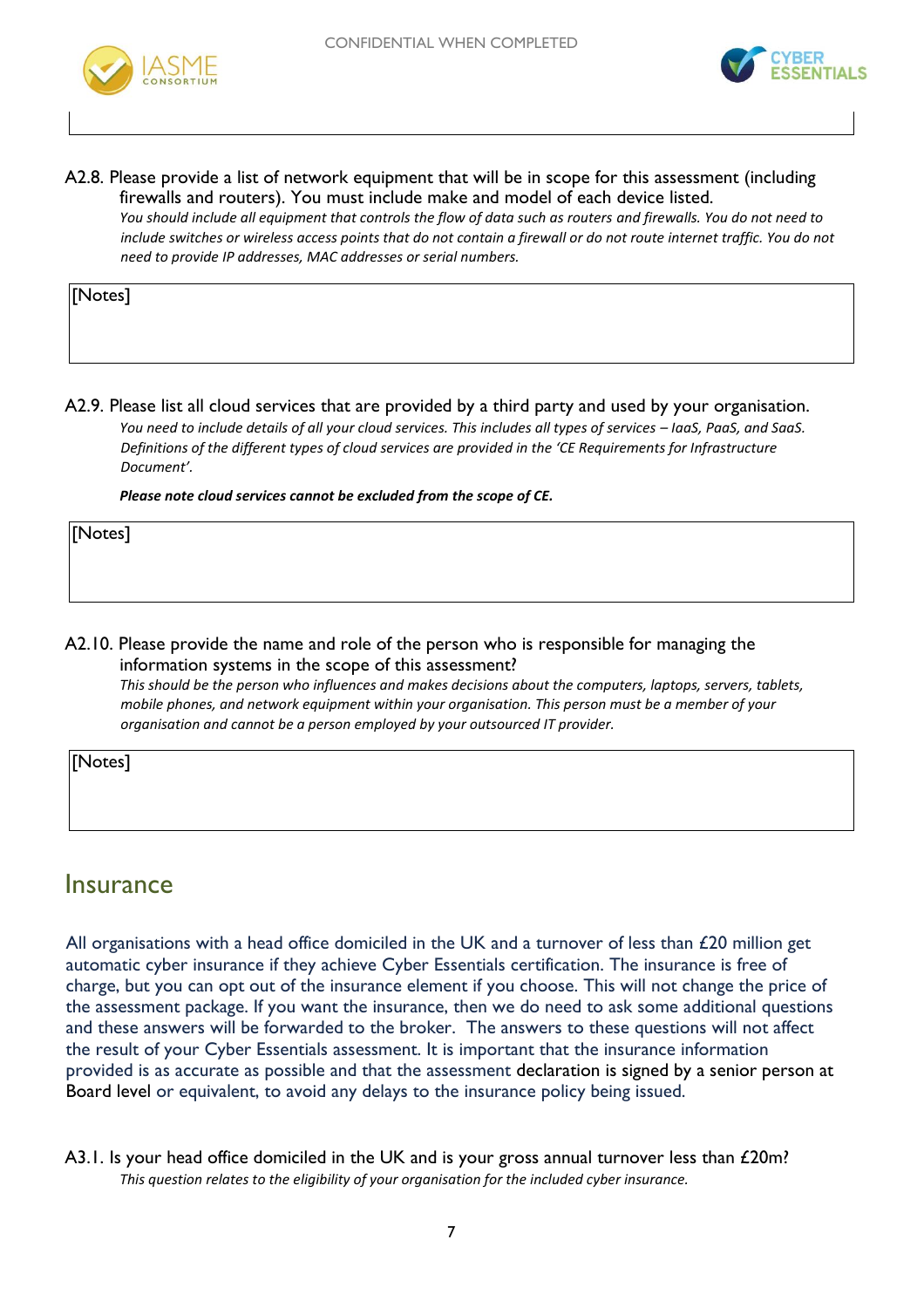



A3.2. If you have answered "yes" to the last question, then your organisation is eligible for the included cyber insurance if you gain certification. If you do not want this insurance element, please opt out here.

*There is no additional cost for the insurance. You can see more about it at https://iasme.co.uk/cyberessentials/cyber-liability-insurance/*

[Notes]

[Notes]

A3.3. What is your total gross revenue? Please provide figure to the nearest £100K. You only need to answer this question if you are taking the insurance. *The answer to this question will be passed to the insurance broker in association with the cyber insurance you will* 

*receive at certification. Please be as accurate as possible - figure should be to the nearest £100K.* 

[Notes]

A3.4. Is the company or its subsidiaries any of the following: medical, call centre, telemarketing, data processing (outsourcers), internet service provider, telecommunications or an organisation regulated by the FCA? You only need to answer this question if you are taking the insurance. The answer to this question will be passed to the insurance broker in association with the cyber insurance you will *receive at certification.*

|--|

A3.5. Does the company have any domiciled operation or derived revenue from the territory or jurisdiction of Canada and / or USA?

*You only need to answer this question if you are taking the insurance. The answer to this question will be passed to the insurance broker in association with the cyber insurance you will receive at certification.* 

[Notes]

A3.6. What is the organisation email contact for the insurance documents? You only need to answer this question if you are taking the insurance.

The answer to this question will be passed to the insurance broker in association with the cyber insurance you will *receive at certification, and they will use this to contact you with your insurance documents and renewal information.*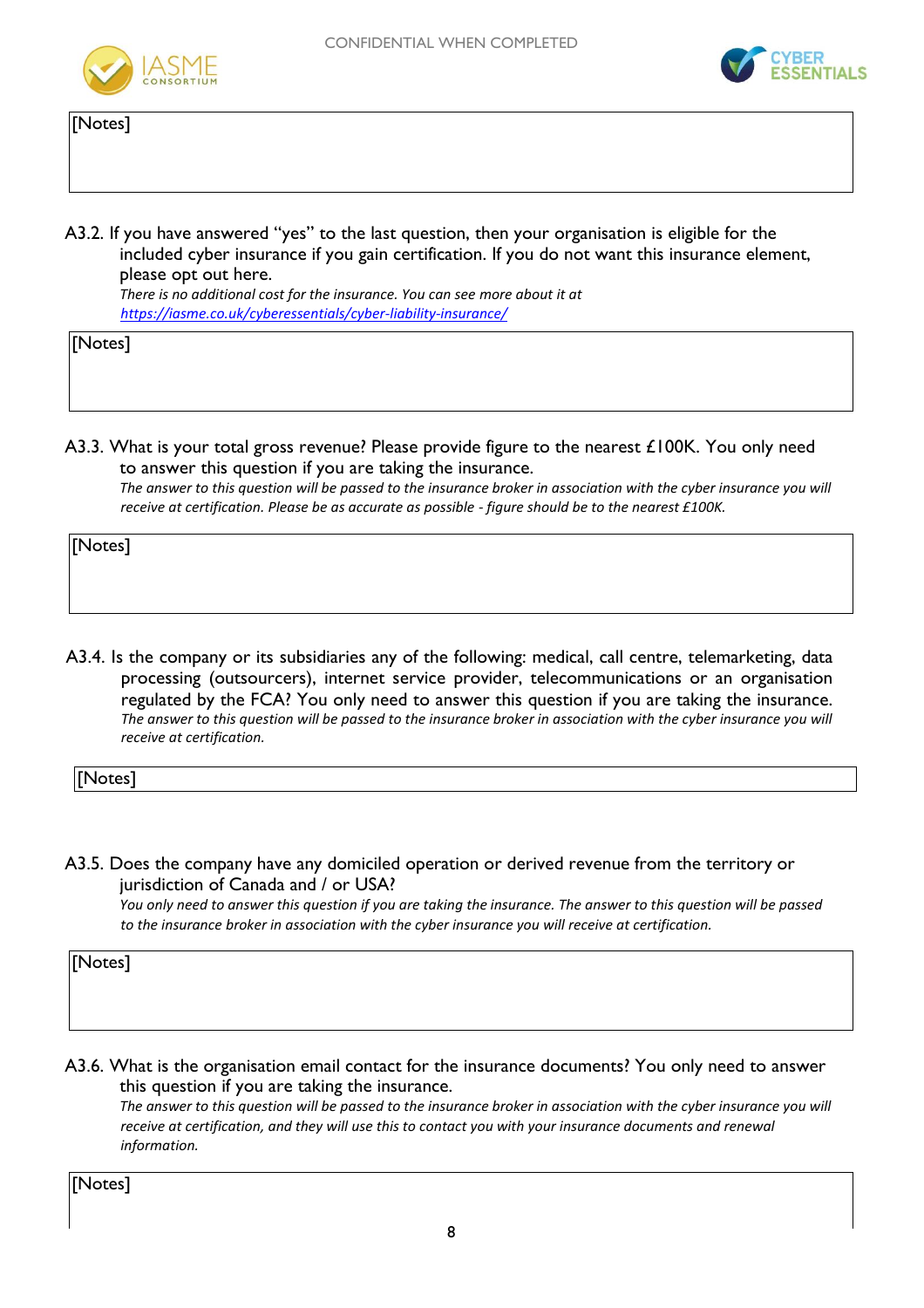

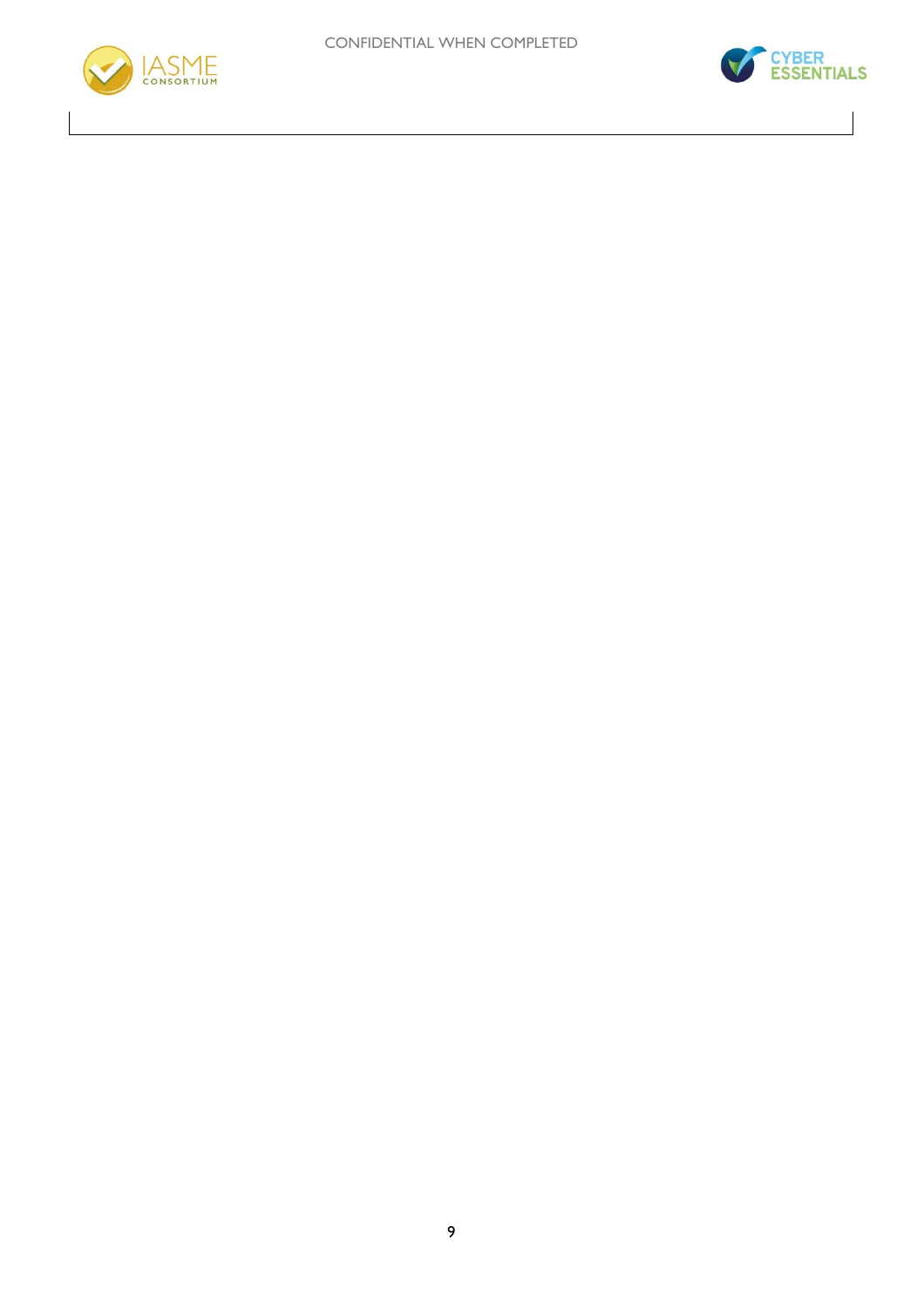



# Office Firewalls and Internet Gateways

Firewall is the generic name for a software(host-based) or hardware device which provides technical protection between your networks and devices and the Internet, referred to in the question set as boundary firewalls. Your organisation will have a physical, virtual or software firewall at the internet boundary. Software firewalls are also included within all major operating system for laptops, desktops and servers. Firewalls are powerful physical, virtual or software devices, which need to be configured correctly to provide effective security.

Questions in this section apply to: boundary firewalls, routers, computers, laptops and servers.

A4.1. Do you have firewalls at the boundaries between your organisation's internal networks, laptops, desktops, servers, and the internet? *You must have firewalls in place between your office network and the internet.* 

[Notes]

A4.1.1 When corporate or user-owned devices (BYOD) are not connected to the organisation's internal network, how are the firewall controls applied? *You should also have firewalls in place for home-based workers, if those users are not using a corporate Virtual* 

*Private Network (VPN) connected to your office network, they will need to rely on the software firewall included in the operating system of the device in use.* 

[Notes]

A4.2. When you first receive an internet router or hardware firewall device it will have had a default password on it. Has this initial password been changed on all such devices? *The default password must be changed on all routers and firewalls, including those that come with a unique password pre-configured (i.e. BT Business Hub, Draytek Vigor 2865ac).* 

[Notes]

A4.2.1 Please describe the process for changing the firewall password.

*You need to be aware of how the password on the firewall is changed. Please give brief description of how this is achieved.* 

| IFN<br>N.<br>. .<br>. . |  |
|-------------------------|--|
|                         |  |

A4.3. Is the new password configured to meet the Password-based authentication requirements? Please select the option being used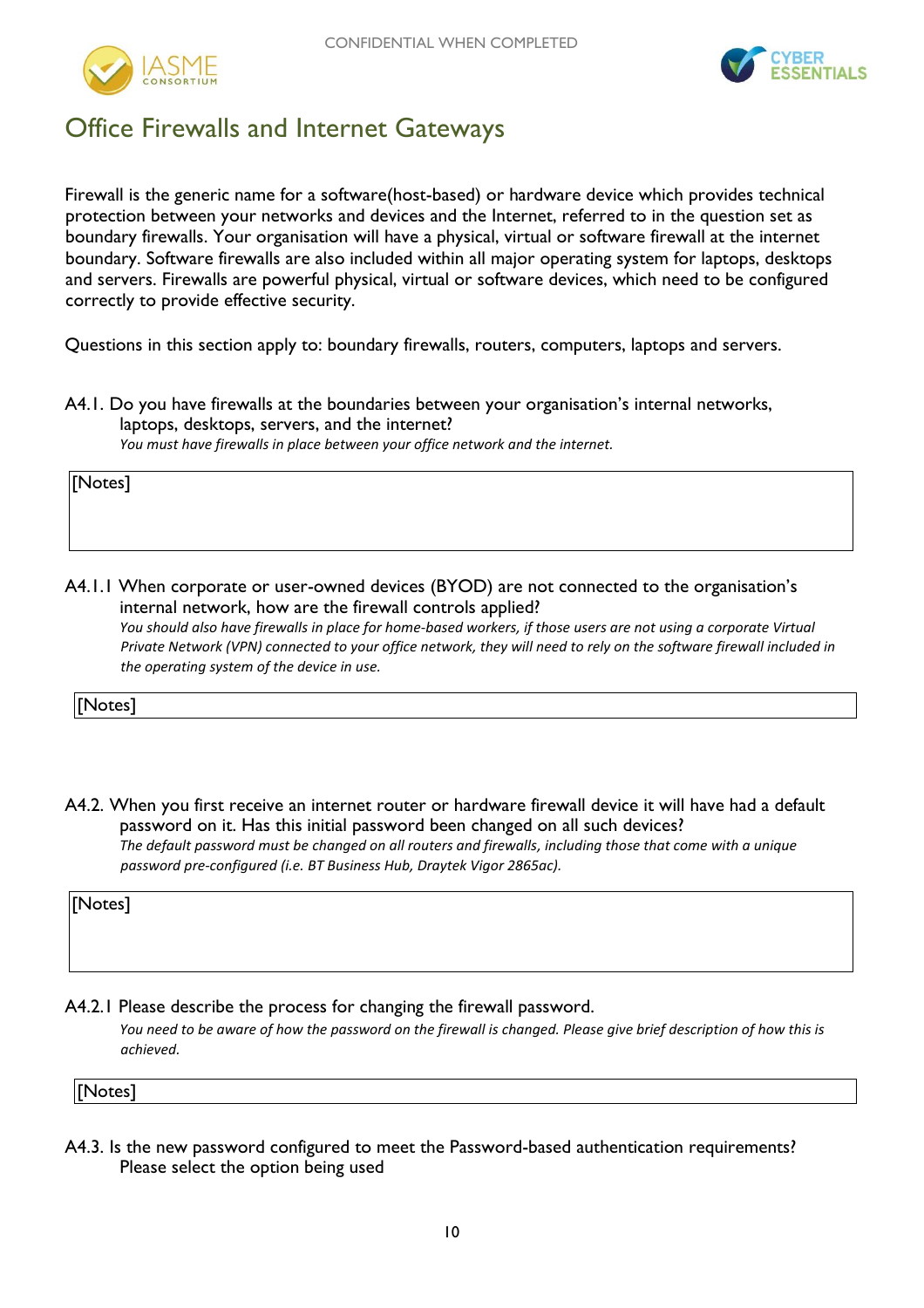



- A. Multi-factor authentication, with a minimum password length of 8 characters and no max length.
- B. Automatic Blocking of common passwords, with minimum password length of 8 characters and no maximum length.
- C. A password minimum length of 12 characters and no maximum length. *Acceptable technical controls that you can use to manage the quality of your passwords are outlined in the new section about Password-based authentication in the 'Cyber Essentials Requirements for IT Infrastructure' document. https://www.ncsc.gov.uk/files/Cyber-Essentials-Requirements-for-IT-infrastructure-3-0.pdf*

|  | <b>Notes</b> |  |
|--|--------------|--|
|  |              |  |

A4.4. Do you change the firewall password when you know or suspect it has been compromised? *Passwords may be compromised if there has been a virus on your system or if the manufacturer notifies you of a security weakness in their product. You should be aware of this and know how to change the password if this occurs. When relying on software firewalls on end user devices the password to access the device will need to be changed.* 

[Notes]

A4.5. Do you have any services enabled that can be accessed externally from your internet router, hardware firewall or software firewall?

*At times your firewall may be configured to allow a system on the inside to become accessible from the internet (for example: a VPN server, a mail server, an FTP server, or a service that is accessed by your customers). This is sometimes referred to as "opening a port". You need to show a business case for doing this because it can present security risks. If you have not enabled any services, answer "No". By default, most firewalls block all services.* 

[Notes]

### A4.5.1 Do you have a documented business case for all of these services?

*The business case should be documented and recorded. A business case must be signed off at board level and associated risks reviewed regularly.* 

### [Notes]

A4.6. If you do have services enabled on your firewall, do you have a process to ensure they are disabled in a timely manner when they are no longer required? A description of the process is required.

*If you no longer need a service to be enabled on your firewall, you must remove it to reduce the risk of compromise. You should have a process that you follow to do this (i.e., when are services reviewed, who decides to remove the services, who checks that it has been done).*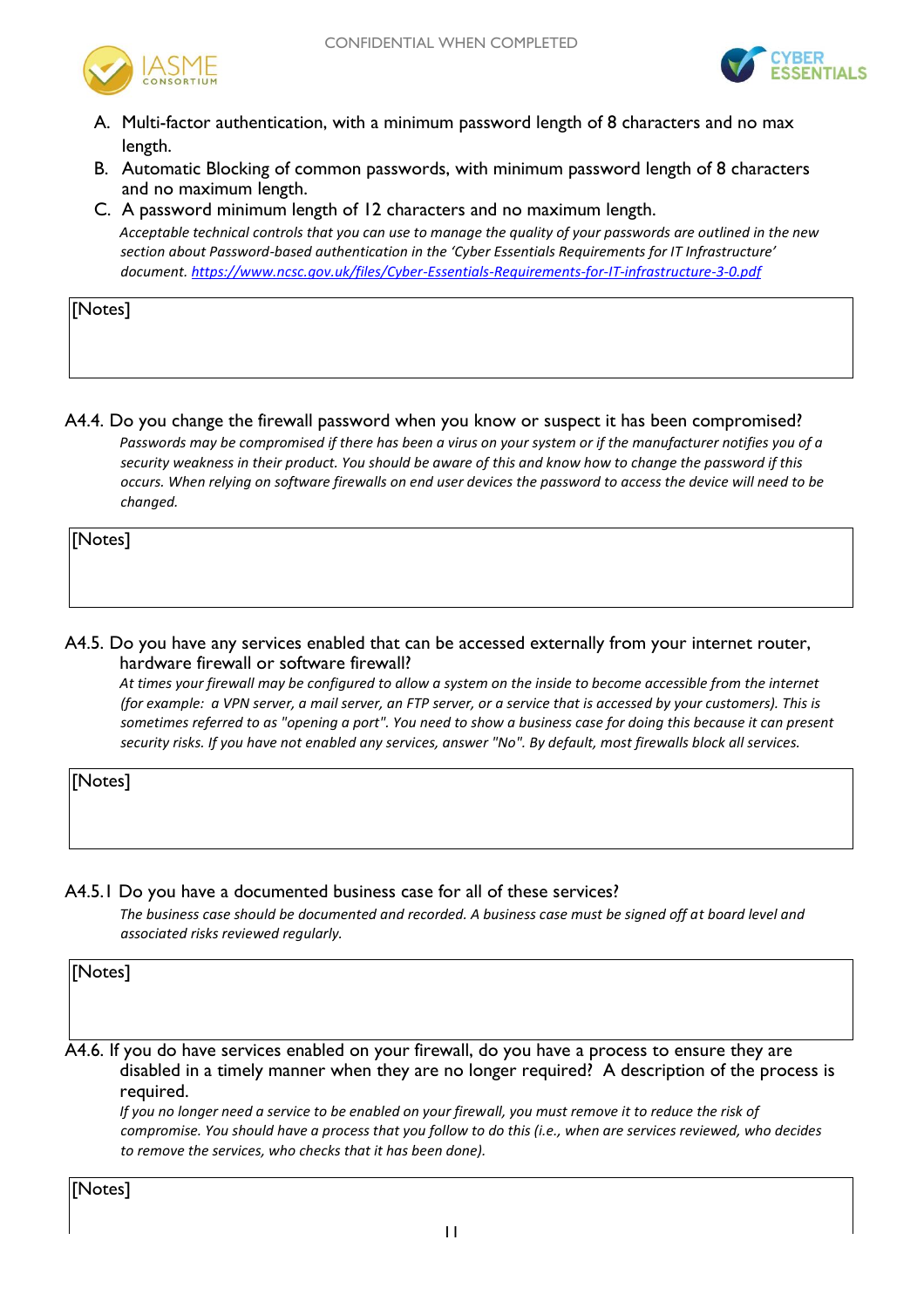



### A4.7. Have you configured your boundary firewalls so that they block all other services from being advertised to the internet?

*By default, most firewalls block all services from inside the network from being accessed from the internet, but you need to check your firewall settings.* 

[Notes]

### A4.8. Are your boundary firewalls configured to allow access to their configuration settings over the internet?

*Sometimes organisations configure their firewall to allow other people (such as an IT support company) to change the settings via the internet. If you have not set up your firewalls to be accessible to people outside your organisations or your device configuration settings are only accessible via a VPN connection, then answer "no" to this question.* 

[Notes]

### A4.9. If yes, is there a documented business requirement for this access?

*You must have made a decision in the business that you need to provide external access to your routers and firewalls. This decision must be documented (i.e., written down).* 

[Notes]

A4.10. If yes, is the access to the settings protected by either multi-factor authentication or by only allowing trusted IP addresses combined with managed authentication settings? Please explain which option is used.

*If you allow direct access to configuration settings via your router or firewall's external interface, this must be protected by one of the two options.* 

[Notes]

A4.11. Do you have software firewalls enabled on all of your desktop computers, laptops and servers? *Your software firewall must be configured and enabled at all times, even when sitting behind a physical/virtual boundary firewall in an office location. You can check this setting on Macs in the Security & Privacy section of System Preferences. On Windows laptops you can check this by going to Settings and searching for "Windows firewall". On Linux try "ufw status".*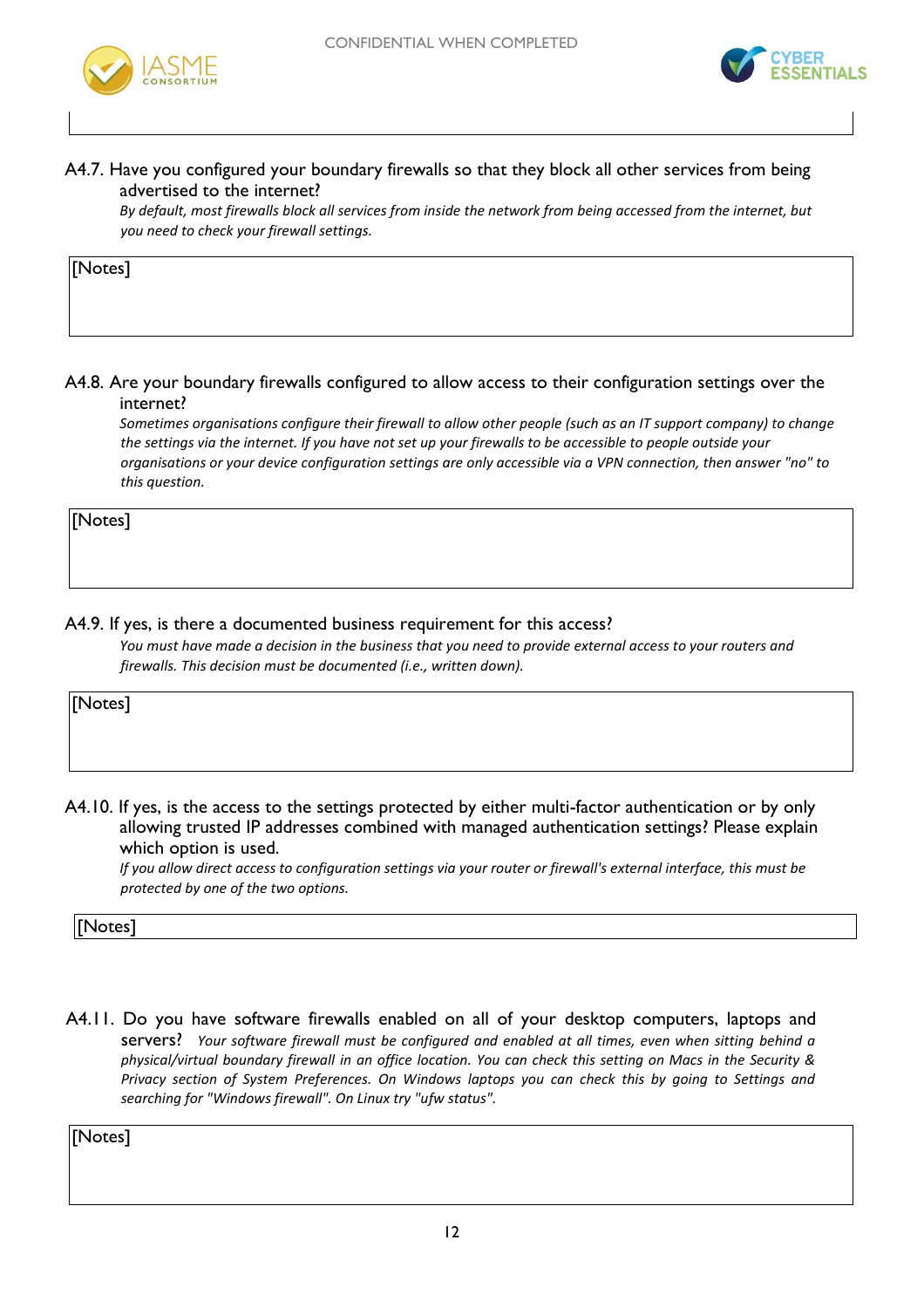



A4.12. If no, is this because software firewalls are not installed by default for the operating system you are using? Please list the operating systems.

*Only very few operating systems do not have software firewalls available. Examples might include embedded Linux systems or bespoke servers. For the avoidance of doubt, all versions of Windows, macOS and all common Linux distributions such as Ubuntu do have software firewalls available.*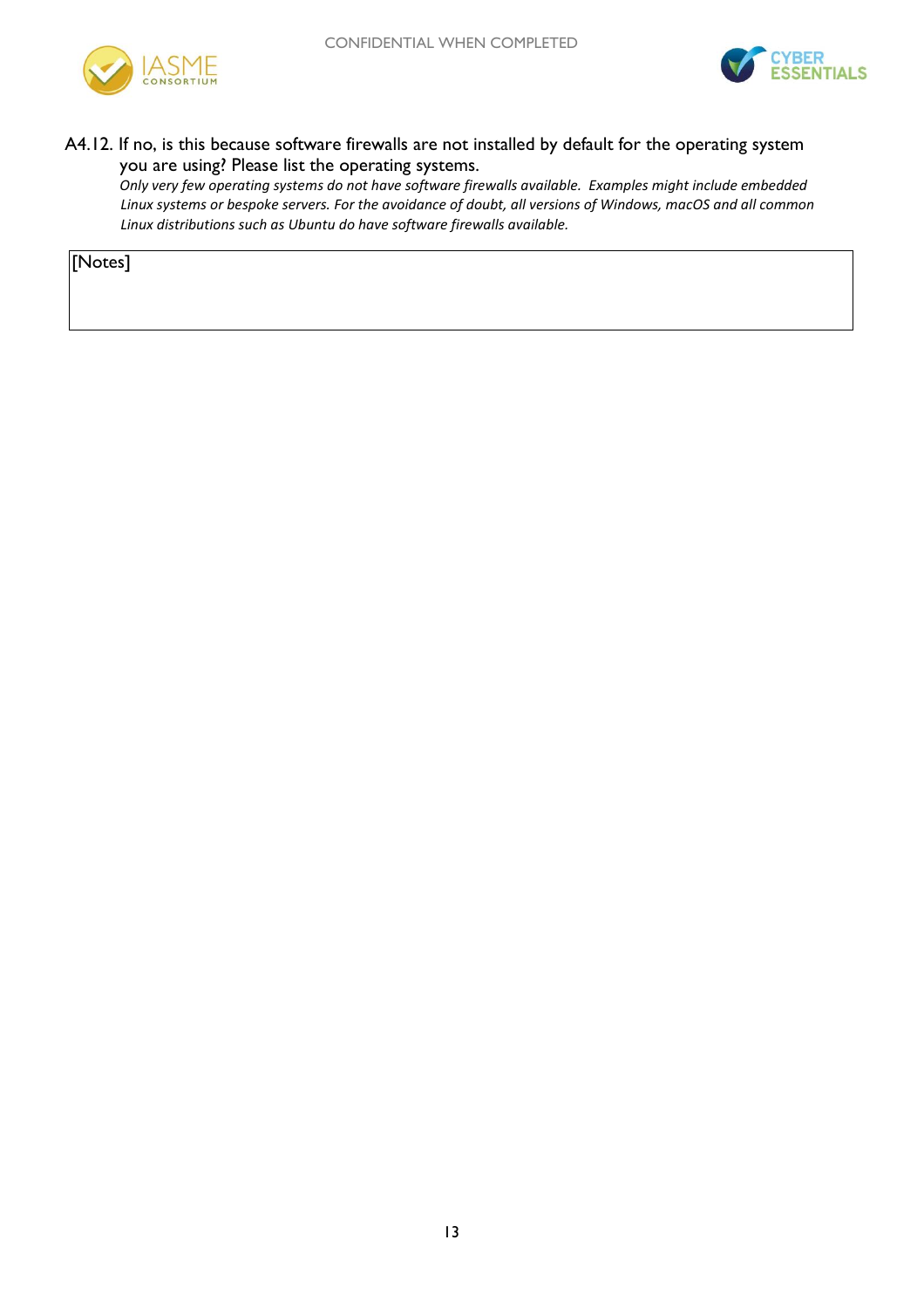



# Secure Configuration

Computers are often not secure upon default installation. An 'out-of-the-box' set-up can often include an administrative account with a standard, publicly known default password, one or more unnecessary user accounts enabled (sometimes with special access privileges) and pre-installed but unnecessary applications or services. All of these present security risks.

Questions in this section apply to: servers, desktop computers, laptops, thin clients, tablets, mobile phones IaaS, PaaS, and SaaS.

A5.1. Where you are able to do so, have you removed or disabled all the software that you do not use on your laptops, desktop computers, thin clients, servers, tablets, mobile phones and cloud services? Describe how you achieve this.

*To view your installed applications on Windows, look in Start Menu, on macOS open Finder -> Applications and on Linux open your software package manager (apt, rpm, yum). You must remove or disable all applications, system utilities and network services that are not needed in day-to-day use. You need to check your cloud services and disable and services that are not required for day-to-day use* 

[Notes]

A5.2. Have you ensured that all your laptops, computers, servers, tablets, and mobile devices only contain necessary user accounts that are regularly used in the course of your business? *You must remove or disable any user accounts that are not needed in day-to-day use on all devices. You can view your user accounts on Windows by righting-click on Start -> Computer Management -> Users, on macOS in System Preferences -> Users & Groups, and on Linux using "cat /etc/passwd"* 

[Notes]

A5.3. Have you changed the default password for all user and administrator accounts on all your desktop computers, laptops, thin clients, servers, tablets and mobile phones that follow the Password-based authentication requirements of Cyber Essentials? *A password that is difficult to guess will be unique and not be made up of common or predictable words such as "password" or "admin" or include predictable number sequences such as "12345".* 

[Notes]

A5.4. Do you run external services that provides access to data (that shouldn't be made public) to users across the internet?

*Your business might run software that allows staff or customers to access information across the internet to an external service hosted on the internal network or cloud data centre. This could be a VPN server, a mail server, or an internet application (SaaS or PaaS) that you provide to your customers as a product. In all cases these applications provide information that is confidential to your business and your customers and that you would not want to be publicly accessible.*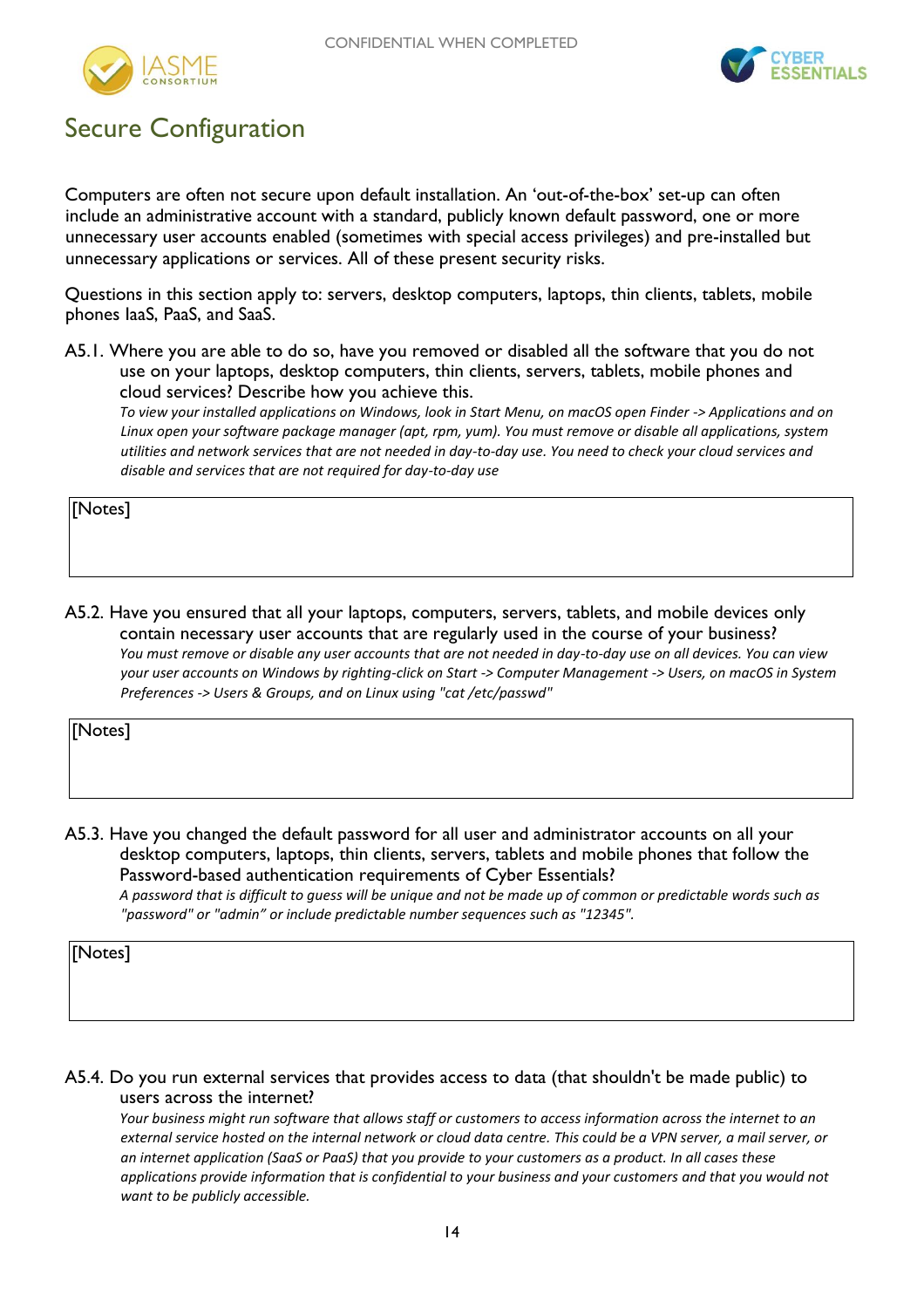



[Notes]

A5.5. If yes, which option of password-based authentication do you use?

- A. Multi-factor authentication, with a minimum password length of 8 characters and no maximum length.
- B. Automatic blocking of common passwords, with a minimum password length of 8 characters and no maximum length.
- C. A password with a minimum length of 12 characters and no maximum length. *Acceptable technical controls that you can use to manage the quality of your passwords are outlined in the new section about Password-based authentication in the 'Cyber Essentials Requirements for IT Infrastructure' document. https://www.ncsc.gov.uk/files/Cyber-Essentials-Requirements-for-IT-infrastructure-3-0.pdf*

[Notes]

A5.6. Describe the process in place for changing passwords when you believe they have been compromised.

*Passwords may be compromised if there has been a virus on your system or if the manufacturer notifies you of a security weakness in their product. You should be aware of this and know how to change the password if this occurs.* 

[Notes]

A5.7. When not using multi-factor authentication which option are you using to protect your external service from brute force attacks?

*The external service that you provide must be set to slow down or stop attempts to log in if the wrong username and password have been tried a number of times. This reduces the opportunity for cyber criminals to keep trying different passwords (brute-forcing) in the hope of gaining access.* 

[Notes]

A5.8. Do you have a documented password policy that guides all users of the external service? *The password policy must include: guidance on how to use longer passwords, for example 'Three Random Words', not to use the same password for multiple accounts, which passwords may be written down and where they can be stored, and if they may use a password manager.* 

[Notes]

A5.9. Is "auto-run" or "auto-play" disabled on all of your systems?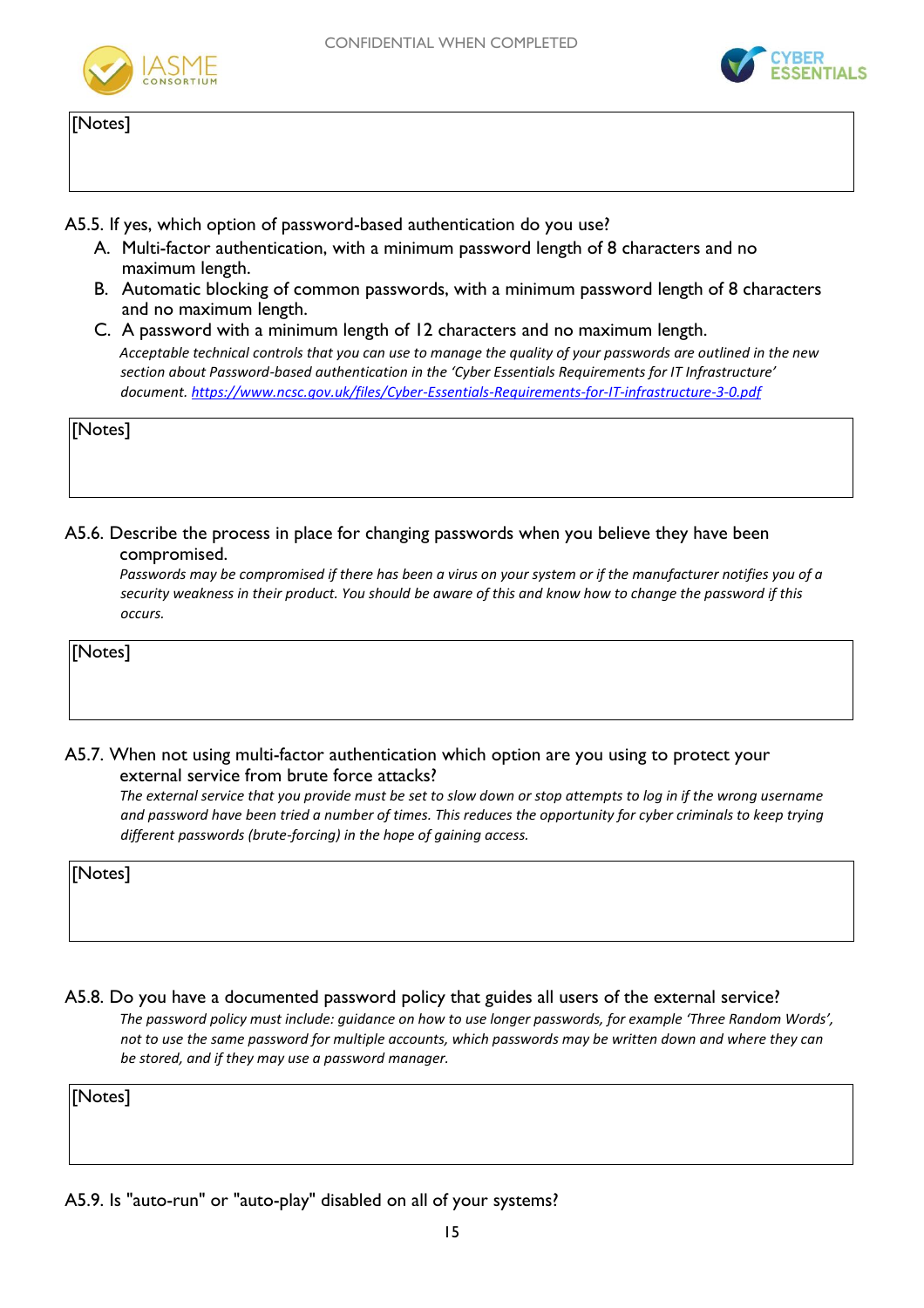



*This is a setting which automatically runs software on a DVD or memory stick. You can disable "auto-run" or "auto-play" on Windows through Settings, on macOS through System Preferences and on Linux through the settings app for your distribution. It is acceptable to choose the option where a user is prompted to make a choice about what action will occur each time they insert a memory stick. If you have chosen this option, you can answer yes to this question.*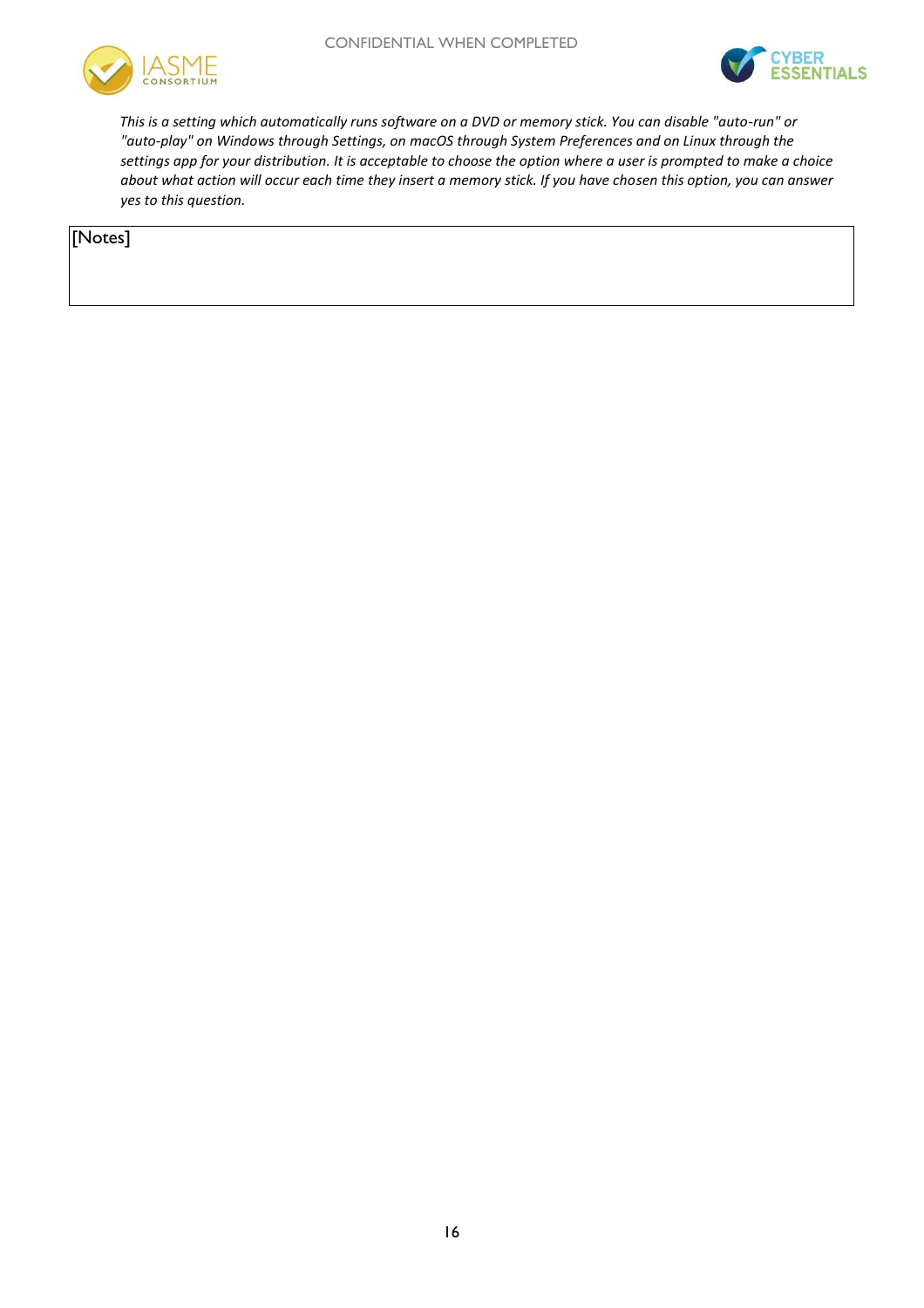



# Device Locking

A5.10. When a device requires a user to be present, do you set up a locking mechanism on your devices to access the software and services installed?

*Device locking mechanisms such as biometric, password or PIN, need to be enabled to prevent unauthorised access to devices accessing organisational data or services.* 

*This is a new requirement in Cyber Essentials. More information can be found in the 'Cyber Essentials Requirement for Infrastructure v3.0' document. https://www.ncsc.gov.uk/files/Cyber-EssentialsRequirementsfor-IT-infrastructure-3-0.pdf*

[Notes]

A5.11. Which method do you use to unlock the devices and what brute force protection is in place? *Please refer to Device Unlocking Credentials paragraph found under secure Configuration in the Cyber Essentials Requirements for IT Infrastructure document for further information.* 

*The use of a PIN with a length of at least six characters can only be used where the credentials are used solely to unlock a device and does not provide access to organisational data and services without further authentication.* 

[Notes]

### Security update management

To protect your organisation, you should ensure that all your software is always up to date with the latest patches. If, on any of your in-scope devices, you are using an operating system which is no longer supported, (e.g., Microsoft Windows XP/Vista/2003 or macOS El Capitan, Ubuntu 17.10), and you are not being provided with updates from another reliable source, then you will not be awarded certification. Mobile phones and tablets are in-scope and must also use an operating system that is still supported by the manufacturer.

Questions in this section apply to: servers, desktop computers, laptops, tablets, thin clients, mobile phones, routers, firewalls, IaaS, and PaaS cloud services.

A6.1. Are all operating systems and firmware on your devices supported by a vendor that produces regular security updates?

*Older operating systems that are out of regular support include Windows XP/Vista/Server 2003, mac OS Mojave, iOS 12, iOS 13, Android 8, and Ubuntu Linux 17.10. This requirement includes the firmware on your Firewalls and Routers. It is important you keep track of your operating systems and understand when they have gone end of life (EOL). Most major vendors will have published EOL dates for their operating systems and firmware.*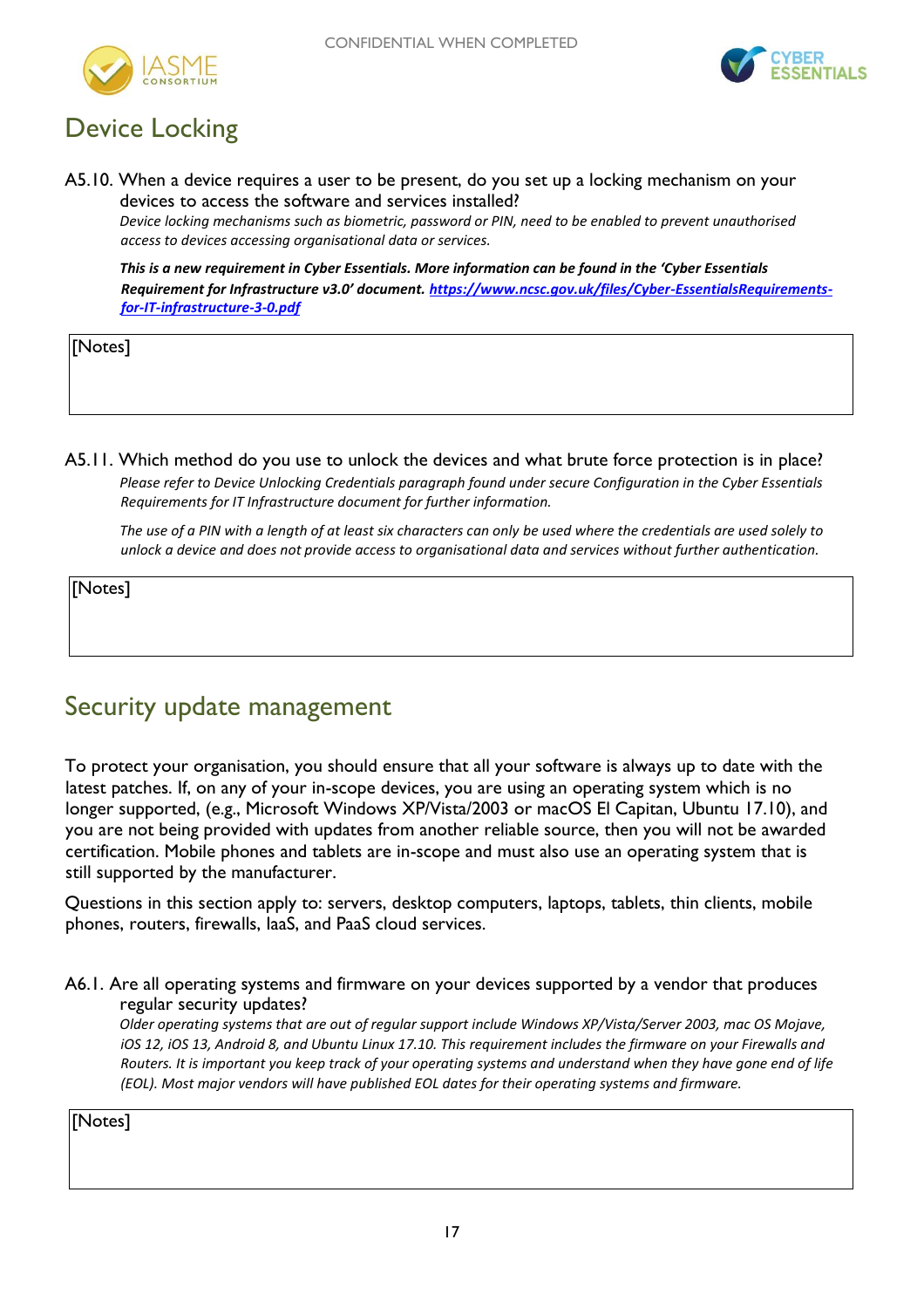



A6.2. Is all software on your devices supported by a supplier that produces regular fixes for any security problems?

*All software used by an organisation must be supported by a supplier who provides regular security updates. Unsupported software must be removed from devices. This includes frameworks and plugins such as Java, Adobe Reader, and .NET.* 

[Notes]

#### A6.2.1 Please list your Internet Browser/s.

*Please list all internet browsers you use so that the assessor can understand your setup and verify that they are in support. For example: Chrome Version 89; Safari Version 14.* 

[Notes]

### A6.2.2 Please list your Malware Protection.

*Please list all Malware Protection and versions you use so that the assessor can understand your setup and verify that they are in support. For example: Sophos Endpoint Protection V10; Windows Defender; Bitdefender Internet Security 2020.* 

[Notes]

### A6.2.3 Please list your Email Applications installed on end user devices and sever.

*Please list all Email applications and versions you use so that the assessor can understand your setup and verify that they are in support. For example: MS Exchange 2016, Outlook 2019.* 

[Notes]

#### A6.2.4 Please list all Office Applications that are used to create organisational data.

*Please list all Office Applications and versions you use so that the assessor can understand your setup and verify that they are in support. For example: MS 365; Libre office, Google workspace, Office 2016.* 

[Notes]

### A6.3. Is all software licensed in accordance with the publisher's recommendations?

*All software must be licensed. It is acceptable to use free and open-source software as long as you comply with any licensing requirements. Please be aware that for some operating systems, firmware, and applications if annual licensing is not purchased, they will not be receiving regular security updates.*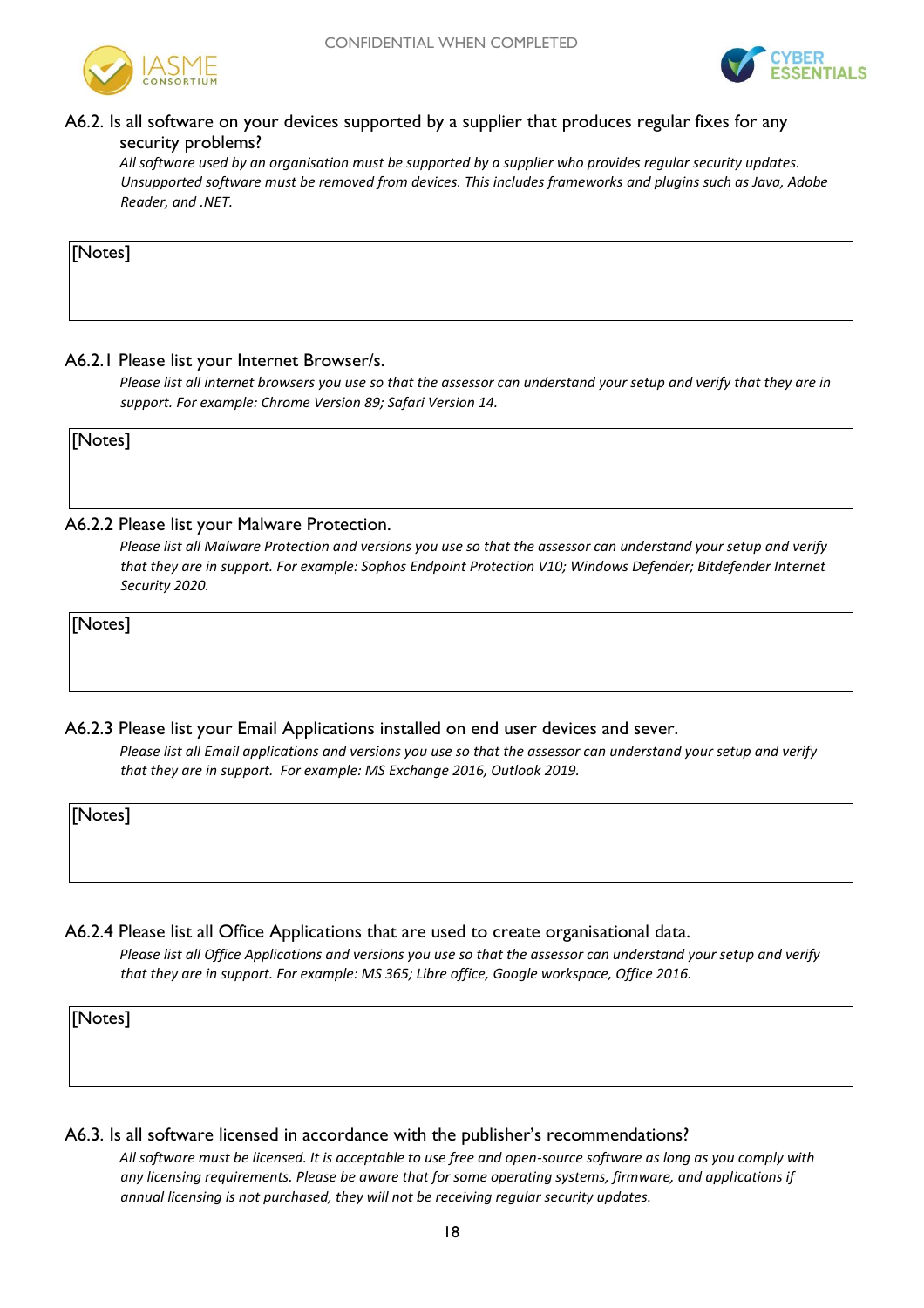



### A6.4. Are all high-risk or critical security updates for operating systems and firmware installed within 14 days of release?

*You must install any such updates within 14 days in all circumstances. If you cannot achieve this requirement at all times, you will not achieve compliance to this question. You are not required to install feature updates or optional updates in order to meet this requirement, just high-risk or critical security updates.* 

[Notes]

[Notes]

A6.4.1 Are all updates applied for operating systems by enabling auto updates?

*Most devices have the option to enable auto updates. This must be enabled on any device where possible.* 

[Notes]

A6.4.2 Where auto updates are not being used, how do you ensure all high-risk or critical security updates of all operating systems and firmware are applied within 14 days of release? *It is not always possible to apply auto updates. Please indicate how any updates are applied when auto updates are not configured* 

[Notes]

A6.5. Are all high-risk or critical security updates for applications (including any associated files and any plugins such as Java, Adobe Reader and .Net.) installed within 14 days of release? *You must install any such updates within 14 days in all circumstances. If you cannot achieve this requirement at all times, you will not achieve compliance to this question. You are not required to install feature updates or optional updates in order to meet this requirement, just high-risk or critical security updates.* 

[Notes]

### A6.5.1 Are all updates applied for applications by enabling auto updates?

*Most devices have the option to enable auto updates. Auto updates should be enabled where possible.* 

[Notes]

A6.5.2 Where auto updates are not being used, how do you ensure all high-risk or critical security updates of all applications are applied within 14 days of release?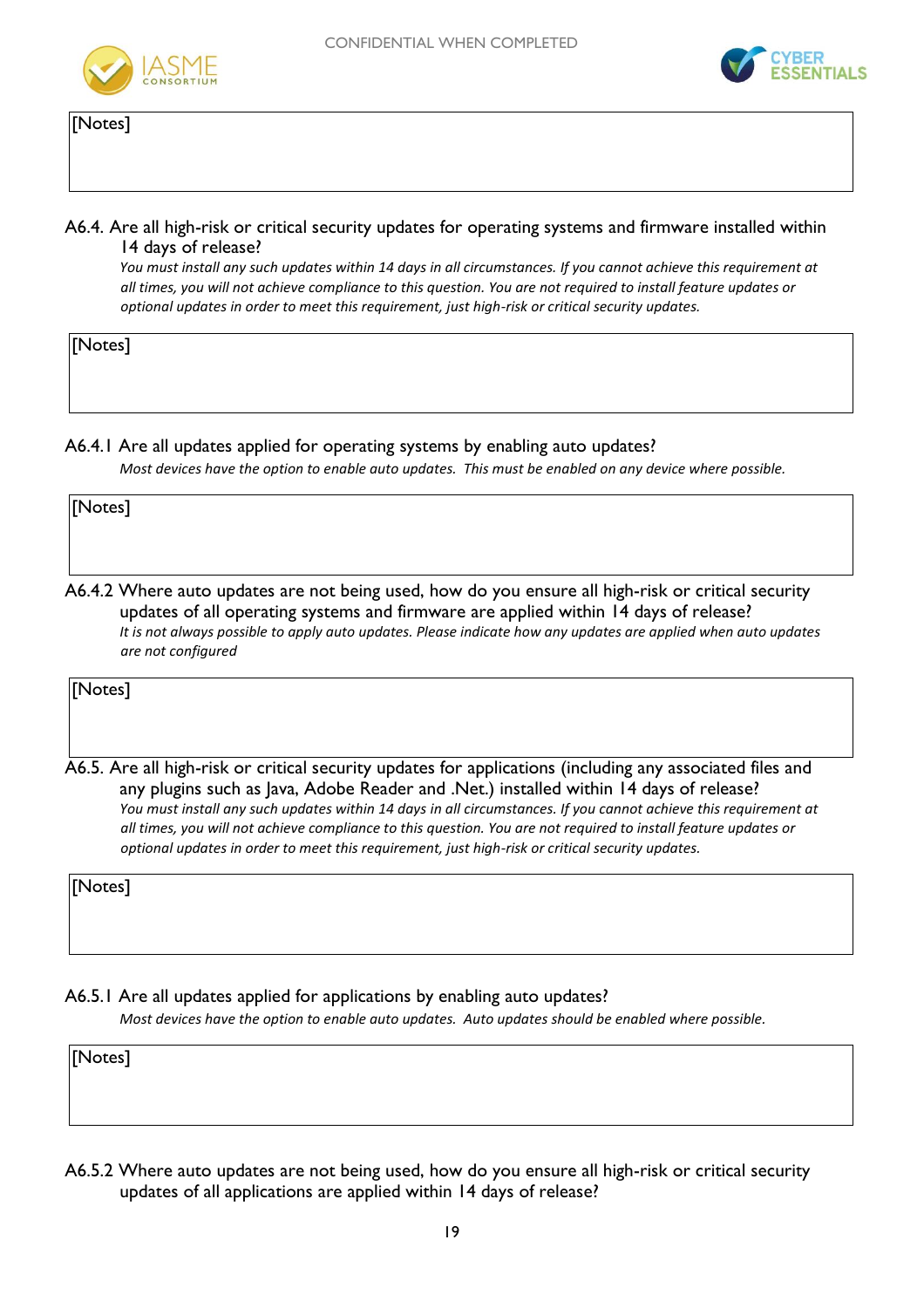



*Please indicate how updates are applied when auto updates have not been configured.* 

[Notes]

A6.6. Have you removed any software on your devices that is no longer supported and no longer receives updates for security problems?

*You must remove older software from your devices when it is no longer supported by the manufacturer. Such software might include older versions of web browsers, operating systems, frameworks such as Java and Flash, and all application software.* 

#### [Notes]

A6.7. Where unsupported software is in use, have those devices been moved to a segregated sub-set and internet access removed and how do you achieve this? *This question is for information only. From January 2023 this question will require that all unsupported software has been moved to a segregated sub-set and internet access removed and will be marked for compliance.* 

*Software that is not removed from devices when it becomes un-supported will need to be placed onto its own subset and prevented from inbound and outbound internet access.* 

*A sub-set is defined as a part of the organisation whose network is segregated from the rest of the organisation by a firewall or VLAN.* 

[Notes]

# User Access Control

It is important to only give users access to the resources and data necessary for their roles, and no more. All users need to have unique accounts and should not be carrying out day-to-day tasks such as invoicing or dealing with e-mail whilst logged on as a user with administrator privileges which allow significant changes to the way your computer systems work.

Questions in this section apply to: servers, desktop computers, laptops, tablets, thin clients, mobile phones, IaaS, PaaS, and SaaS.

A7.1. Are users only provided with user accounts after a process has been followed to approve their creation? Describe the process.

*You must ensure that user accounts (such as logins to laptops and accounts on servers) are only provided after they have been approved by a person with a leadership role in the business.* 

[Notes]

A7.2. Are all user and administrative accounts accessed by entering a unique username and password?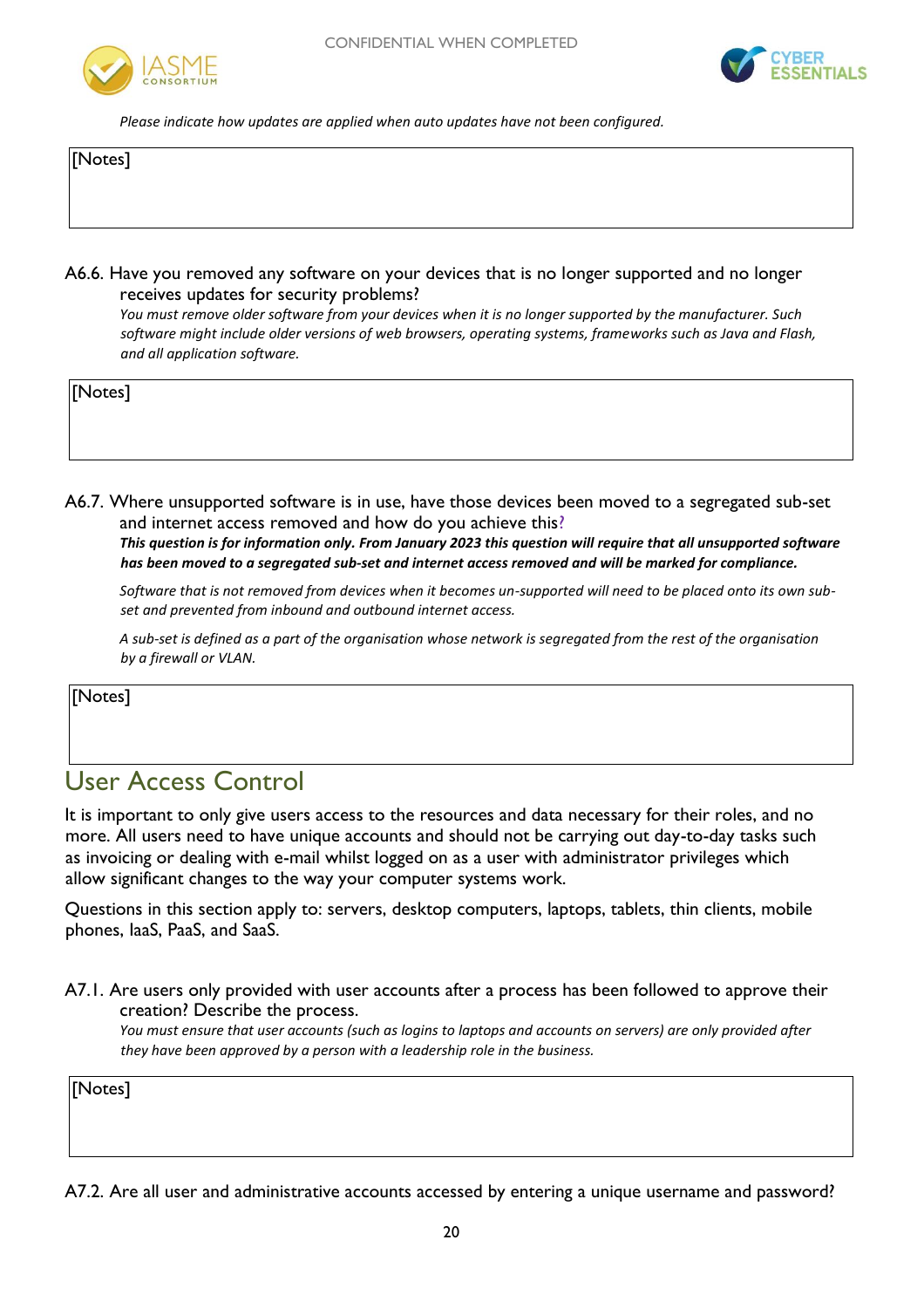



*You must ensure that no devices can be accessed without entering a username and password.* 

#### *Accounts must not be shared.*

| [Notes] |  |  |
|---------|--|--|
|         |  |  |

A7.3. How do you ensure you have deleted, or disabled, any accounts for staff who are no longer with your organisation?

*When an individual leaves your organisation you need to stop them accessing any of your systems.* 

| $\vert$ [Notes] |  |  |  |
|-----------------|--|--|--|
|                 |  |  |  |

A7.4. Do you ensure that staff only have the privileges that they need to do their current job? How do you do this?

*When a staff member changes job role you may also need to change their permissions to only access the files, folders, and applications that they need to do their day-to-day work.* 

[Notes]

### Administrative Accounts

User accounts with special access privileges (e.g., administrative accounts) typically have the greatest level of access to information, applications, and computers. When these privileged accounts are accessed by attackers, they can cause the most amount of damage because they can usually perform actions such as install malicious software and make changes. Special access includes privileges over and above those of normal users.

It is not acceptable to work on a day-to-day basis in a privileged "administrator" mode.

Questions in this section apply to: servers, desktop computers, laptops, tablets, thin clients, mobile phones. IaaS, PaaS, and SaaS.

A7.5. Do you have a formal process for giving someone access to systems at an "administrator" level and can you confirm how this is recorded?

*You must have a formal, written-down process that you follow when deciding to give someone access to systems at administrator level. This process might include approval by a person who is an owner/director/trustee/partner of the organisation.*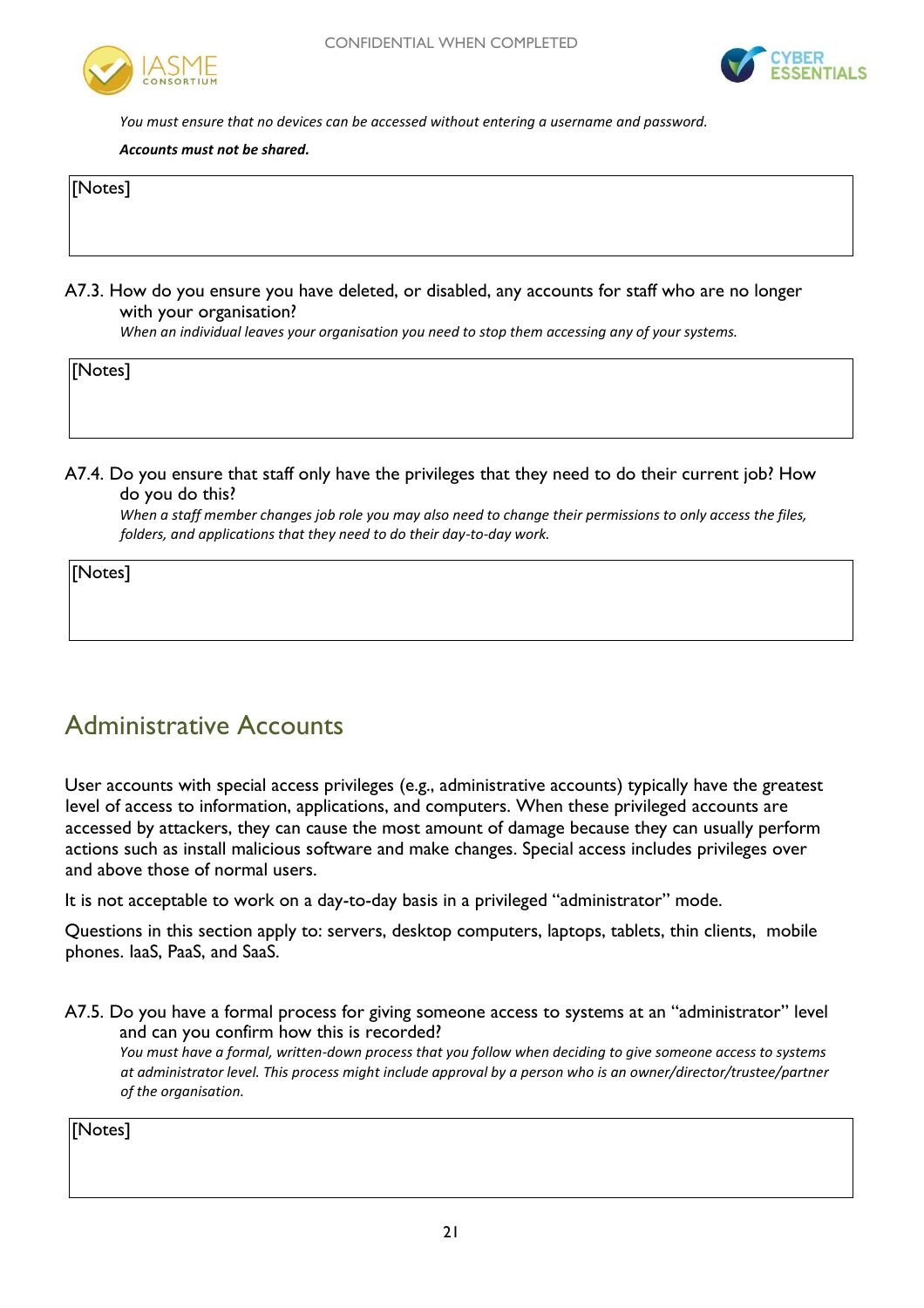



A7.6. How do you ensure that administrator accounts are used only to carry out administrative tasks (such as installing software or making configuration changes)?

*You must use a separate administrator account from the standard user account, when carrying out administrative tasks such as installing software. Using administrator accounts all-day-long exposes the device to compromise by malware. Cloud service administration must be carried out through separate accounts.* 

[Notes]

A7.7. How does the organisation prevent administrator accounts from being used to carry out everyday tasks like browsing the web or accessing email?

*You must ensure that administrator accounts are not used to access websites or download email. Using such accounts in this way exposes the device to compromise by malware. Software and update downloads should be performed as a standard user and then installed as an administrator. You may not need a technical solution to achieve this, it could be based on good policy and procedure as well as regular training for staff.* 

[Notes]

A7.8. Do you formally track which users have administrator accounts in your organisation?

*You must track by means of list or formal record all people that have been granted administrator accounts.* 

| [Notes] |  |  |  |
|---------|--|--|--|
|         |  |  |  |
|         |  |  |  |

A7.9. Do you review who should have administrative access on a regular basis?

*You must review the list of people with administrator access regularly. Depending on your business, this might be monthly, quarterly, or annually. Any users who no longer need administrative access to carry out their role should have it removed.*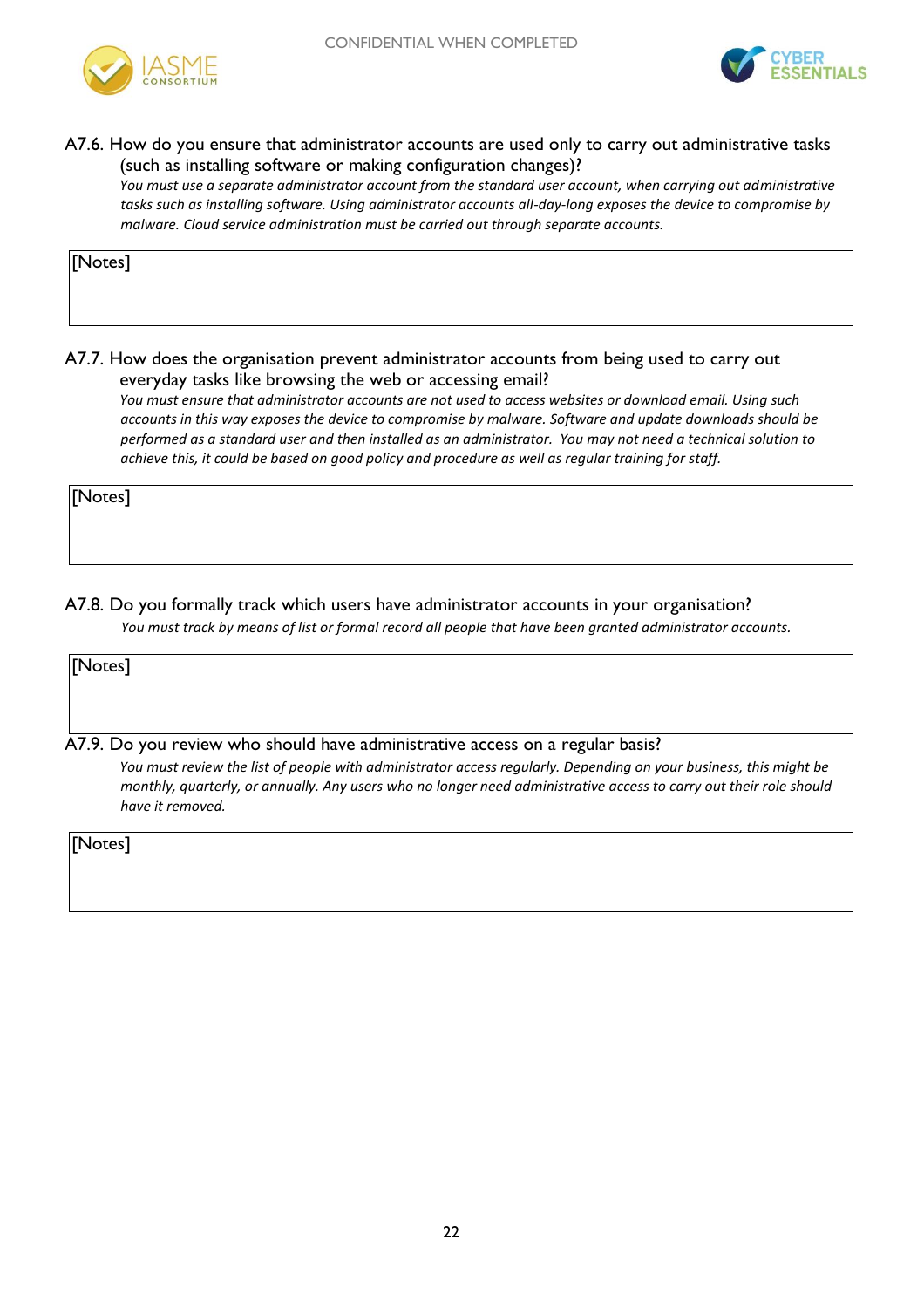



# Password-Based Authentication

All accounts require the user to authenticate. Where this is done using a password the following protections should be used:

- Passwords are protected against brute-force password guessing. Technical controls are used to manage the quality of passwords.
- People are supported to choose unique passwords for their work accounts.
- There is an established process to change passwords promptly if the applicant knows or suspects the password or account has been compromised.

This requirement has been updated. More information can be found in the 'Cyber Essentials requirement for Infrastructure v3.0' document. Link is referenced in question A1.11.

A7.10. Describe how you protect accounts from brute-force password guessing in your organisation? *A brute-force attack is an attempt to discover a password by systematically trying every possible combination of letters, numbers, and symbols until you discover the one correct combination that works.* 

*Information on how to protect against brute-force password guessing can be found in the Password-based authentication section, under the Access Control section in the 'Cyber Essentials Requirements for IT Infrastructure' document. https://www.ncsc.gov.uk/files/Cyber-Essentials-Requirements-for-IT-infrastructure-30.pdf*

[Notes]

A7.11. Which technical controls are used to manage the quality of your passwords within you organisation?

*Acceptable technical controls that you can use to manage the quality of your passwords are outlined in the new section about Password-based authentication in the 'Cyber Essentials Requirements for IT Infrastructure' document. https://www.ncsc.gov.uk/files/Cyber-Essentials-Requirements-for-IT-infrastructure-3-0.pdf*

[Notes]

A7.12. Please explain how you encourage people to use unique and strong passwords.

*You need to support those that have access to your organisational data and services by informing them of how they should pick a strong and unique password.* 

*Further information can be found in the Password-based authentication section, under the User Access Control, section in the 'Cyber Essentials Requirements for IT Infrastructure' document. https://www.ncsc.gov.uk/files/Cyber-Essentials-Requirements-for-IT-infrastructure-3-0.pdf*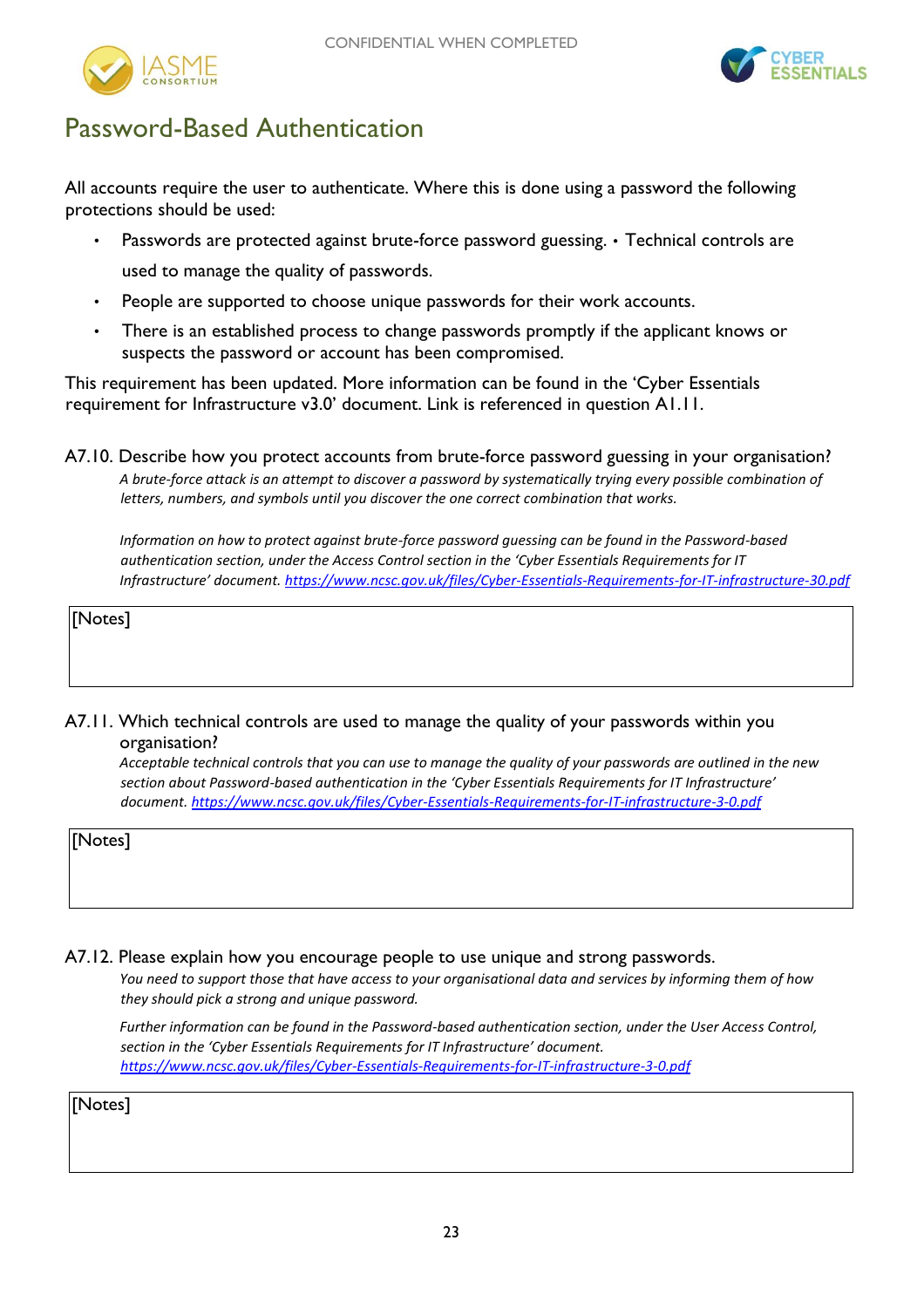



A7.13. Do you have a documented password policy that includes a process for when you believe the passwords or accounts have been compromised?

*You must have an established process that details how to change passwords promptly if you believe or suspect an account has been compromised.* 

[Notes]

A7.14. Have you enabled Multi-Factor Authentication (MFA) on all of your cloud services?

*Where your systems and cloud services support Multi-Factor Authentication (MFA), for example a text message, a one-time access code, notification from an authentication app, then you must enable for users and administrators. For more information see the NCSC's guidance on MFA. https://www.ncsc.gov.uk/guidance/multifactor-authentication-online-services* 

[Notes]

A7.15. If no, is this because MFA is not available for some of your cloud services? List the cloud services that do not allow multi-factor authentication.

*It is required to provide a list of cloud services that are in use that do not provide MFA.* 

| [Notes] |  |  |  |
|---------|--|--|--|
|         |  |  |  |

A7.16. Has MFA been applied to all administrators of your cloud services?

*It is required that all administrator accounts on cloud service must apply Multi-Factor Authentication in conjunction with a password of at least 8 characters.* 

[Notes]

A7.17. Has MFA been applied to all users of your cloud services? *This question is currently for information only. From January 2023 this question will require that all user accounts are protected by MFA on cloud services and marked for compliance.* 

*All users of your cloud services must use MFA in conjunction with a password of at least 8 characters.* 

[Notes]

# Malware protection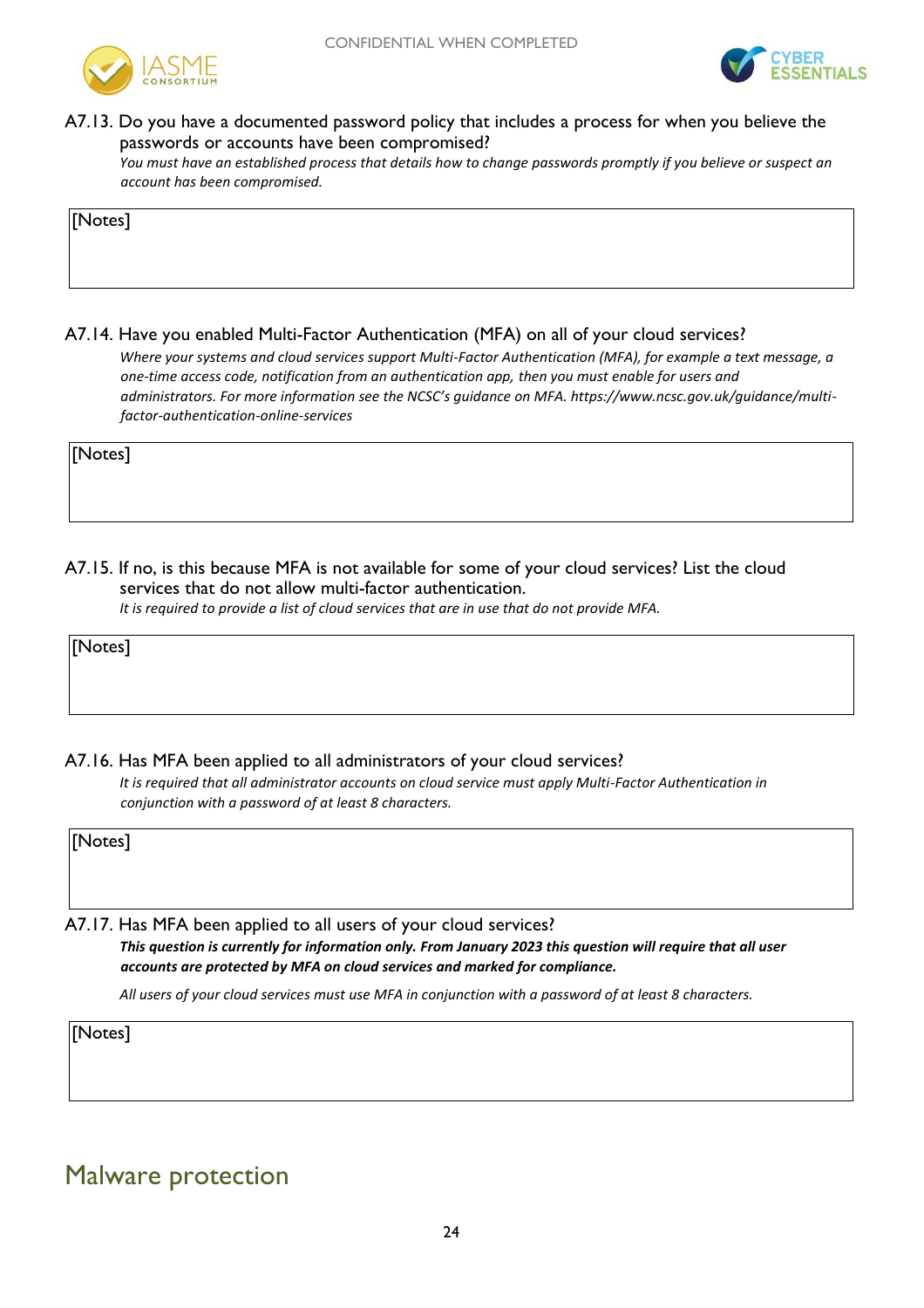



Malware (such as computer viruses) is generally used to steal or damage information. Malware is often used in conjunction with other kinds of attack such as 'phishing' (obtaining information by confidence trickery) and social network sites (which can be mined for information useful to a hacker) to provide a focussed attack on an organisation. Anti-malware solutions (including anti-virus) are available from commercial suppliers, some free, but usually as complete software and support packages.

Malware is continually evolving, so it is important that the supplier includes both malware signatures and heuristic detection facilities which are updated as frequently as possible. Anti-malware products can also help confirm whether websites you visit are malicious.

Questions in this section apply to: servers, desktop computers, laptops, tablets, thin clients mobile phones, IaaS, PaaS, and SaaS.

- A8.1. Are all of your desktop computers, laptops, tablets and mobile phones protected from malware by either
	- A having anti-malware software installed and/or:
	- B limiting installation of applications to an approved set (i.e., using an App Store and a list of approved applications) and/or:
	- C application sandboxing (i.e., by using a virtual machine)?

*Please select all the options that are in use in your organisation across all your devices. Most organisations that use smartphones and standard laptops will need to select both option A and B.* 

[Notes]

A8.2. If Option A: Where you have anti-malware software installed, is it set to update daily and scan files automatically upon access?

*This is usually the default setting for anti-malware software. You can check these settings in the configuration screen for your anti-virus software. You can use any commonly used anti-virus product, whether free or paid-for as long as it can meet the requirements in this question. For the avoidance of doubt, Windows Defender is suitable for this purpose.* 

[Notes]

A8.3. If Option A: Where you have anti-malware software installed, is it set to scan web pages you visit and warn you about accessing malicious websites?

*Your anti-virus software should have a plugin for your internet browser or for the operating system itself that prevents access to known malicious websites. On Windows 10, SmartScreen can provide this functionality.*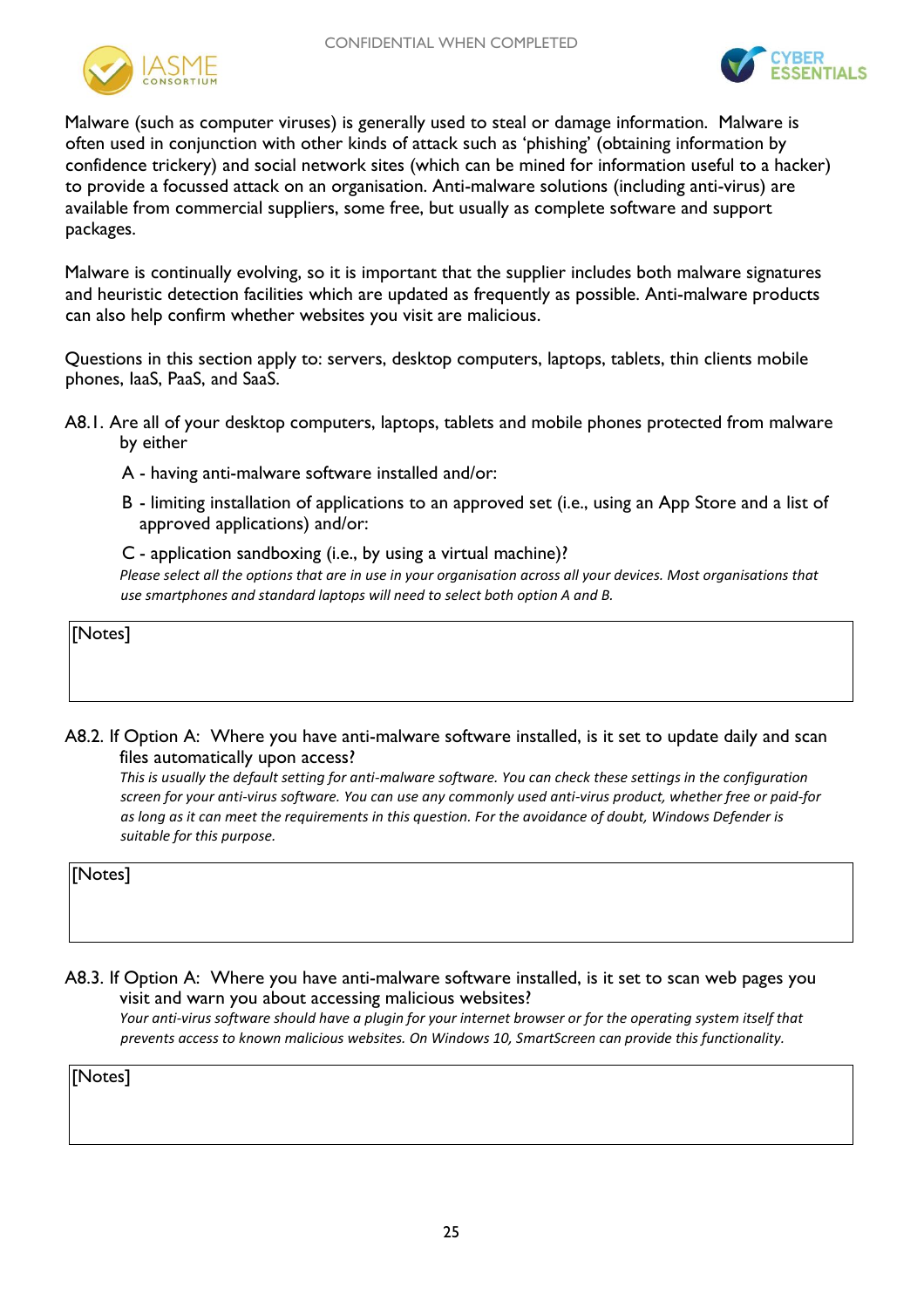



### A8.4. If Option B: Where you use an app-store or application signing, are users restricted from installing unsigned applications?

*By default, most mobile phones and tablets restrict you from installing unsigned applications. Usually you have to "root" or "jailbreak" a device to allow unsigned applications.* 

### [Notes]

A8.5. If Option B: Where you use an app-store or application signing, do you ensure that users only install applications that have been approved by your organisation and do you document this list of approved applications?

*You must create a list of approved applications and ensure users only install these applications on their devices. This includes employee-owned devices. You may use Mobile Device Management (MDM) software to meet this requirement, but you are not required to use MDM software if you can meet the requirements using good policy, processes, and training of staff.* 

[Notes]

A8.6. If Option C: Where you use application sandboxing, do you ensure that applications within the sandbox are unable to access data stores, sensitive peripherals, and your local network? Describe how you achieve this.

*If you are using a virtual machine to sandbox applications, you can usually set these settings within the configuration options of the virtual machine software.*